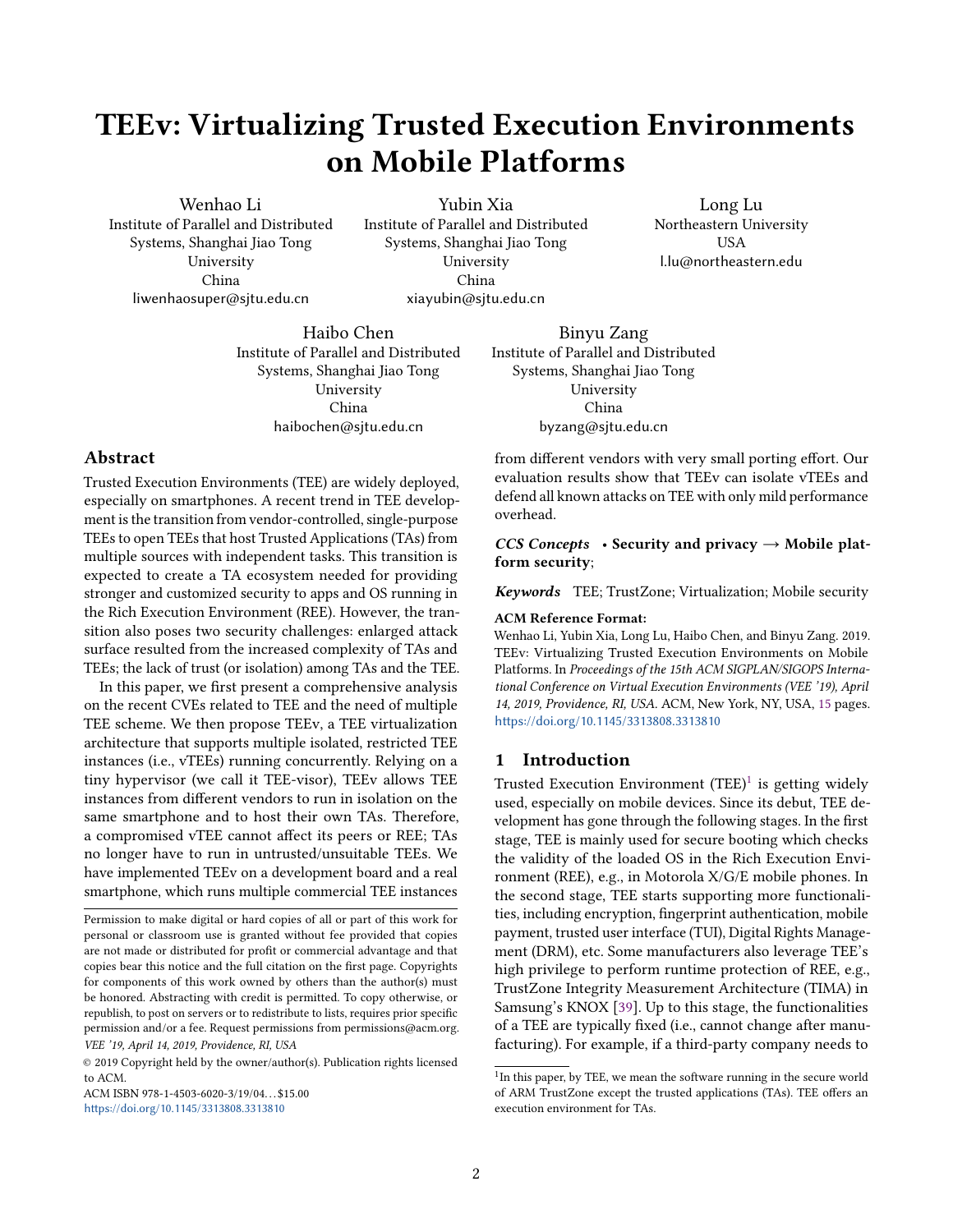.

|                            | Vendor      | <b>TEE Name</b>    | Commonly<br><b>Used Arch</b> |
|----------------------------|-------------|--------------------|------------------------------|
| Chip Vendor                | Oualcomm    | <b>OSEE</b> [15]   | ARM32, ARM64                 |
|                            | Spectrum    | Spectrum TEE       | ARM32                        |
|                            | HiSilicon   | TrustedCore [38]   | ARM32                        |
| <b>TEE Vendor</b><br>Apple |             | Enclave [37]       | ARM32                        |
|                            | TrustKernel | $T6$ [18]          | ARM32                        |
|                            | Trustonic   | Kinibi [19]        | ARM32                        |
|                            | Google      | Trusty $[11]$      | ARM32                        |
|                            | Linaro      | <b>OP-TEE</b> [12] | ARM32                        |
|                            | SierraWare  | SierraTEE $[16]$   | ARM32                        |
|                            | Proven&Run  | ProvenCore [14]    | N.A.                         |

<span id="page-1-0"></span>Table 1. Real-world mobile commercial TEE providers and products

deploy a Trusted Application (TA) for mobile payment in TEE, it has to pre-install the TA before devices leave factories.

Today, the third stage of TEE development is unfolding. New TEEs now support dynamic (post-manufacture) installations of TAs. There has already been a few TA app stores from which phone users can easily download and install TAs, just like installing an ordinary app, e.g., Samsung's trustlets [\[39\]](#page-13-0) and TrustKernel's TEEReady [\[50\]](#page-14-1). GlobalPlatform [\[10\]](#page-13-10) has proposed a set of APIs for communication between TEE and REE, which nowadays most commercial TEEs follow as a de facto standard. ARM also leads a group of TEE vendors to create the Open Trust Protocol (OTrP) [\[22\]](#page-13-11), which combines a secure architecture with TA management. The aim of these efforts is to enhance the compatibility and deployability of TAs with different TEEs.

However, this increasing openness and flexibility make TEE more complex and enlarge the attack surface. To support various TAs, TEEs are growing with more functionalities, which lead to significant increase of the size of Trusted Computing Base (TCB). Meanwhile, as TEEs need to support dynamical installation of new TAs, it is no longer feasible for manufacturers to perform complete security tests in factory. At present, there are more than ten TEE vendors in the market (as shown in Table [1\)](#page-1-0).

The larger TCB of TEE and the more dynamic TEE ecosystem bring two challenges: weakening security and increasing distrust. First, TEE usually has the highest privilege of the system, thus if the TEE is compromised, the security of the entire system can be breached. For example, an attacker can leverage a bug of TEE to write arbitrary memory of REE which is known as Boomerang attack (CVE-2016-8764). Meanwhile, if a compromised TEE may further attack TAs and cause leakage of secrets like fingerprint data (CVE-2015- 4422) or keys (CVE-2015-6639). It is expected that the number of TEE vulnerabilities will keep increasing in the near future due to the enlarged attack surface.

Second, since there is only one TEE in each device currently, all TAs have to unconditionally trust the TEE. However, this trust is becoming more and more difficult to establish as TAs from different sources are entering into TEEs. TA vendors may require a higher security standard or more security features than some TEEs provide. It is also possible that a TA vendor is in conflict of interest with a TEE vendor and prefers to trust/run in another TEE.

In this paper, we first present a comprehensive analysis on the recent CVEs related to TEE and the need of multiple TEE scheme. We then propose TEEv, a TEE virtualization architecture that supports multiple isolated, restricted TEE instances (i.e., vTEEs) running concurrently. Relying on a tiny hypervisor (we call it TEE-visor), TEEv allows TEE instances from different vendors to run in isolation on the same smartphone and to host their own TAs. Therefore, a compromised vTEE can affect neither its peers nor the REE; TAs no longer have to run in untrusted/unsuitable TEEs. Meanwhile, our system also supports controlled interaction between TAs running on different vTEEs (e.g., between a fingerprint authentication TA and a payment TA), which makes our system more practical and deployable.

The design and implementation of TEEv overcome several challenges. First, there is no hardware support for virtualization in the secure world. Thus, we have to run the TEE-visor and vTEE in the same privilege while still keeping the isolation between them. Second, the virtualization should be completely transparent to REE applications and TAs, which have been deployed on billions of devices. Third, we also need to multiplex different peripherals to support TAs like fingerprint, frame buffer, etc., which are not designed for multiplexing. Finally, we need to minimize the modification to existing TEEs and also keep the overhead as low as possible to make TEEv practical.

We have implemented the system on a development board and a real mobile phone. It can run multiple commercial TEE instances from different vendors with very small porting effort. Our evaluation results show that TEEv can isolate vTEEs and defend all the known attacks on TEE with only mild performance overhead.

This paper makes the following contributions:

- A TEE virtualization architecture without hardware virtualization support to enable multiple real-world vTEE instances running simultaneously.
- A novel design enforcing the isolation between different vTEEs, as well as between vTEE and REE and is transparent to existing REE and TAs, and only needs small modification to the existing TEEs.
- An implementation of TEEv on real mobile phones for security and performance evaluation, which shows that the system can defend all the existing vulnerabilities of TEEs and the performance overhead is small.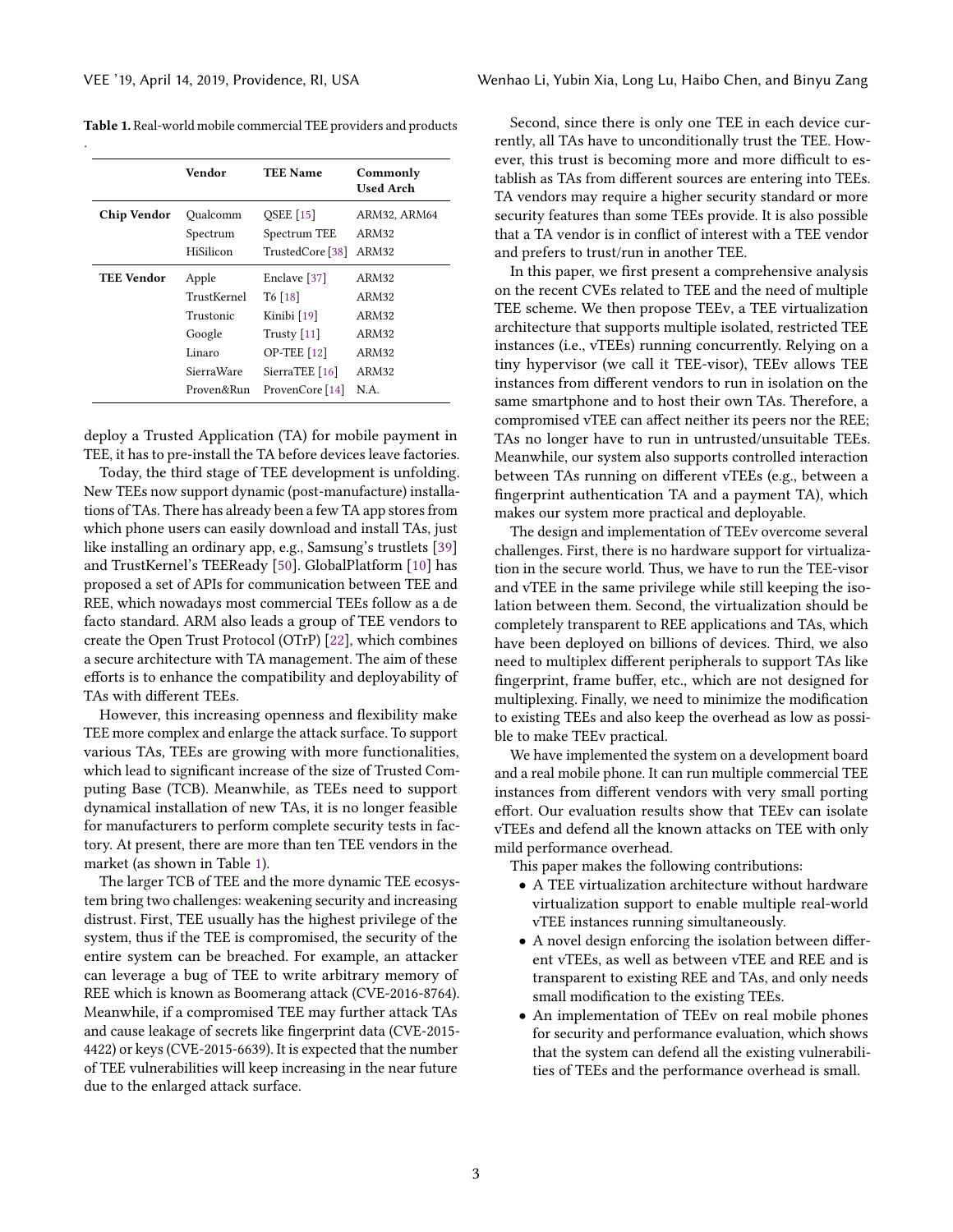<span id="page-2-0"></span>

# 2 Background & Motivation

# 2.1 TEE Architecture

ARM TrustZone [\[21\]](#page-13-12) is a hardware-based security mechanism available on most mobile devices today. It consists of a set of CPU extensions for isolating processors, memory and peripherals between two execution modes, namely the Normal World and the Secure World (as Figure [1\)](#page-2-0). The normal world has three execution levels: EL0 for user applications, EL1 for operating system, and EL2 for hypervisor. The secure world also has three execution levels but with a subtle difference: s-EL0 for user-level trusted applications, s-EL1 for trusted operating system, and s-EL3 for monitor mode. Note that the secure world does not have s-EL2 yet for hypervisor  $2$ .

The secure world can control all the computing resources, while the normal world can only access resources that are assigned to it. The normal world is used to run a functionally rich and complex commodity OS (REE). In contrast, the secure world is for hosting security-critical services (TEE). The world switching is done through a special instruction named "secure monitor call" (smc), which traps the processor to the monitor mode for context saving and restoring. The code running in the monitor mode is called a Secure Monitor, which is usually provided by chip vendors by default, e.g., ARM Trusted Firmware (ATF). Similarly, memory can also be split to two parts: the normal part and the secure part. The normal world cannot access the secure part but the secure world can access all the memory.

This two-world isolation also expands to all the peripherals and interrupts. Once an interrupt occurs, if it is assigned to the secure world, TrustZone will switch the processor to the secure world mode to handle it. A peripheral can be assigned to both worlds at the same time or secure world accessible only. The normal world cannot access the secure world's protected peripherals. The secure world controls the assignment of all the peripherals. Such assignment can be changed during runtime.

<span id="page-2-1"></span> $2$ ARMv8.4-A has proposed s-EL2 [\[2\]](#page-13-13), but has no any implementation yet.

Currently, TAs are not designed as standalone applications and TEE follows a request-response execution model: a TEE executes only when receving requests from REE to TA. Thus the scheduling model of TEE's main thread follows the calling application of REE OS.

# 2.2 Vulnerabilities of TEE

We collect published vulnerabilities of TEEs, which are listed in Table [A1](#page-12-0) in the appendix. Many vulnerabilities are critical to a large number of devices. A post of Google's Project Zero [\[1\]](#page-13-14) shows how to exploit two major TEEs on real mobile devices. It concludes that " ... despite their highly sensitive vantage point, these operating systems currently lag behind modern operating systems in terms of security mitigations and practices."

Many of the CVEs are not well documented and have long delay before publishing. For example, CVE-2016-10238 was first uncovered in 2016 but was not released until March 2017, and the description is brief: "... The technical details are unknown and an exploit is not publicly available."<sup>[3](#page-2-2)</sup> Still, we try to analyze each vunlerability with best effort.

We find that there are three basic categories of TEE-related vulnerabilities: First, TEE vulnerabilities can lead to secret data leakage or arbitrary code execution, e.g., CVE-2017- 0518/0519, CVE-2016-2431/2432, etc. Second, TEE vulnerabilities allow one TA to affect the security of other TAs, e.g., CVE-2016-0825 and CVE-2015-6639/6647. Third, TEE vulnerabilities can be leveraged to achieve privilege escalation in the REE, e.g., CVE-2016-8762/8763/8764. The causes of these attacks include the lack of isolation and the semantic gap between different execution environments.

One of the major reasons leading to the above vulnerabilities is that there are a lot of interactions between applications running in REE and TEE, which are usually done through shared memory. As stated by Machiry et al. [\[44\]](#page-13-15): "TEE has very limited visibility into the untrusted environment's security mechanisms", which is referred to as the "semantic gap" between TEE and REE. Thus, a malicious CA (client application running in REE) may request the TEE to overwrite data in the REE kernel. Although the CA itself cannot do so since it has no privilege, the TEE has higher privilege and may violate the REE's security mechanism by logical mistakes.

#### 2.3 Needs for Multiple Isolated TEEs

Currently, all TAs installed on a device have to trust the only TEE kernel available on that device. This forced trust is being increasingly questioned as the TA ecosystem becomes more diverse and open. Consider a mobile payment TA running in a TEE offered by the phone manufacture. If an attacker leverages a bug of TEE to steal the private key of the payment TA, she can actually steal user's money directly. In practice, the payment company ends up compensating the user for the

<span id="page-2-2"></span><sup>3</sup>https://vuldb.com/?id.101419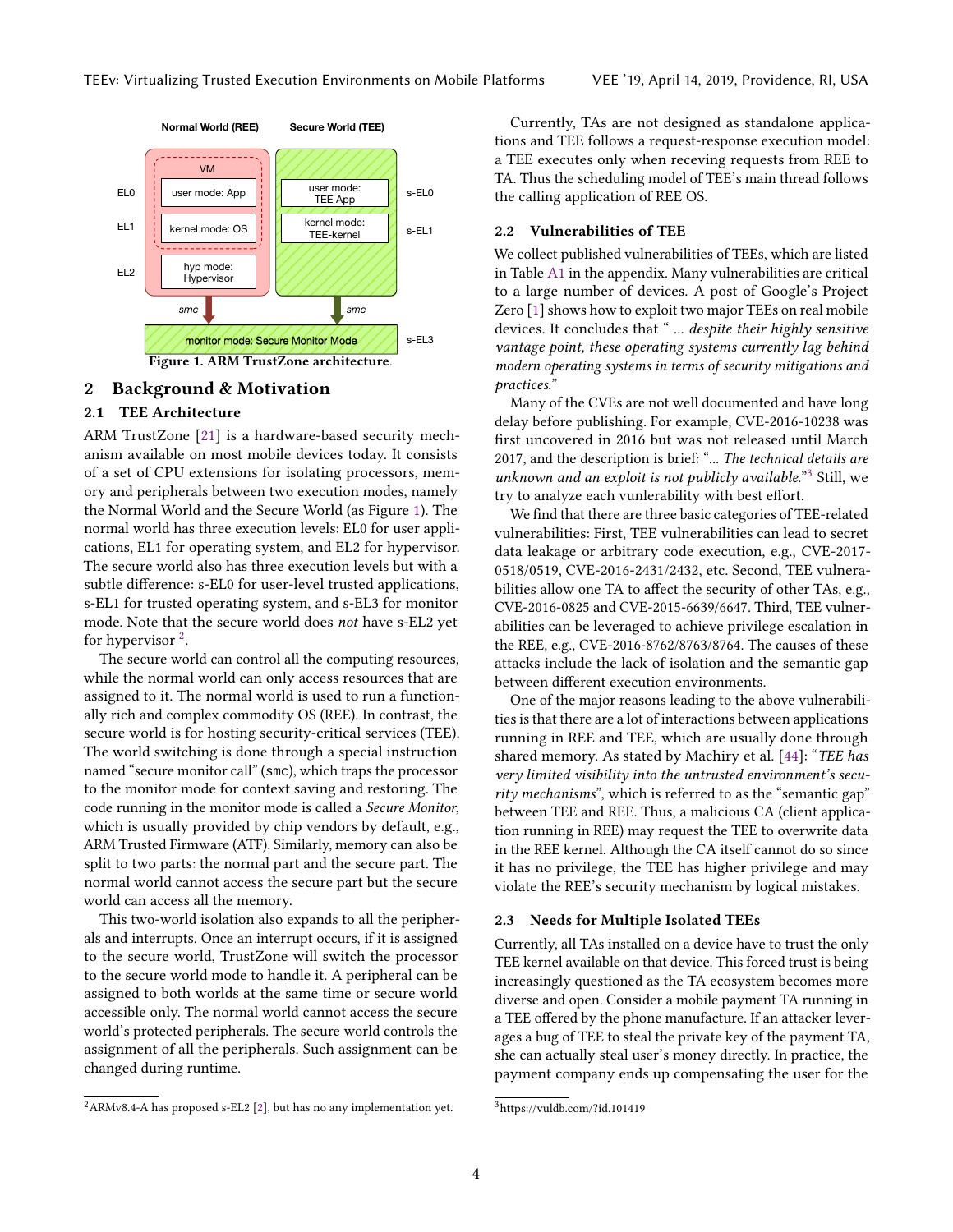fault of TEE, like AliPay [\[3\]](#page-13-16). The point here is that currently a TA has to trust the only available TEE on a device, despite that the TEE might not meet the TA's security requirements or is not trustworthy to the TA. In contrast, if the system supports multiple TEEs, then the phone manufacturer can offer a default TEE (aka., system TEE in this paper) for running manufacturer's TAs. At the same time, TAs with different security requirements can install TEE instances they trust.

Protecting TEE from attacks by hardening TEE itself could be one research direction for the problem we address. However, as shown in Table [1,](#page-1-0) there are various TEE OS products from different vendors widely deployed in billions of devices, each of them has diverged design and implementation. It is hard to protect them one by one in practice.

## 3 System Overview

We summarize our observations in the above sections:

- More and more TAs are getting deployed and TEE now supports dynamical installation.
- Different TEE vendors have different designs and implementations of TEE.
- Both TA and TEE OS are premature in security which already leads to critical vulnerabilities. A compromised TEE may affect the security of REE and TAs.
- Different TA providers are not willing but has to trust the only TEE on the device.

By introducing a thin hypervisor, called TEE-visor, our system allows multiple isolated TEE instances (vTEEs) to run simultaneously. The design brings three benefits: isolation, restricted interaction and multiple vTEEs. First, TEE-visor can enforce two types of isolation: among vTEEs, between vTEE and REE. Thus, even if a vTEE has vulnerabilities and gets compromised, it cannot affect its peers, which localizes TEE attacks, and prevents them from breaching the security of the entire system. Second, TEE-visor restricts the interaction between different execution environments by requiring the use of designated communication channels, interfaces, and semantics. Third, by supporting multiple vTEEs, the TAs can choose their trusted and suitable TEE instance instead of having to trust the default TEE.

#### 3.1 Threat Model and Assumptions

The TEE-visor is globally trusted as the TCB in TEEv. We assume the boot process is protected by the hardware and the TEE-visor cannot be compromised after bootup.

A vTEE does not trust its neighbouring vTEEs. From a vTEE's perspective, other vTEEs may be controlled by an attacker or be vulnerable. Within each vTEE, the kernel does not trust any TAs and each TA does not trust other TAs by default. The system-vTEE(introduced in Section [3.3\)](#page-4-0) is partially trusted by other vTEEs. A vTEE can choose to trust a service provided by the system-vTEE, e.g., fingerprint authentication, instead of trusting the entire system-vTEE.

<span id="page-3-0"></span>

Figure 2. Architecture of TEEv. In the secure world, TEE-visor and the kernel of vTEE run in the same privilege but from different address spaces. The "gate" is a piece of code mapped in both the TEE-visor and vTEE instances at the same address.

In another word, a compromised system-vTEE cannot affect the security of those vTEEs that do not rely on its services.

Similarly, the REE also partially trusts vTEEs if it needs services provided by these vTEEs. Such trust is at application level instead of system level, which means that even if a vTEE is malicious, it cannot illegally access REE's data; only the REE app that relies on vTEE's services might be affected.

We do not consider physical attacks between vTEEs or between REE and vTEE. We also do not consider logic bugs within the apps, e.g., a bug may mistakenly map all of the app's memory as shared with a TA, which allows a TA to access all the app's data. Side channel attacks that could break the isolation of TrustZone are out of scope in this paper, as discussed in Section [5.](#page-7-0)

## 3.2 Challenges

There are several technical challenges we overcome.

- 1. No hardware virtualization support: Unlike the  $hyp$ mode in the normal world, there is no hardware virtualization support in the secure world. Thus, TEE kernel is supposed to be running with the highest privilege to control all the computing resources. We need a way to ensure the isolation between vTEE and TEE-visor and to impose restrictions on each vTEE.
- 2. Compatibility:Our system should be compatible with most devices. Different mobile devices usually have different peripherals, which require their own drivers. However, it is not practical for all the vTEE vendors to have drivers for all existing secure devices.
- 3. Small TCB:The TCB of our system should be kept small. TEE-visor should contain only essential functionalities to minimize its attack surface.
- 4. Ease of deployment: It should be non-intrusive to existing systems. It should not require major modification to existing TEE implementations or incur significant performance overhead.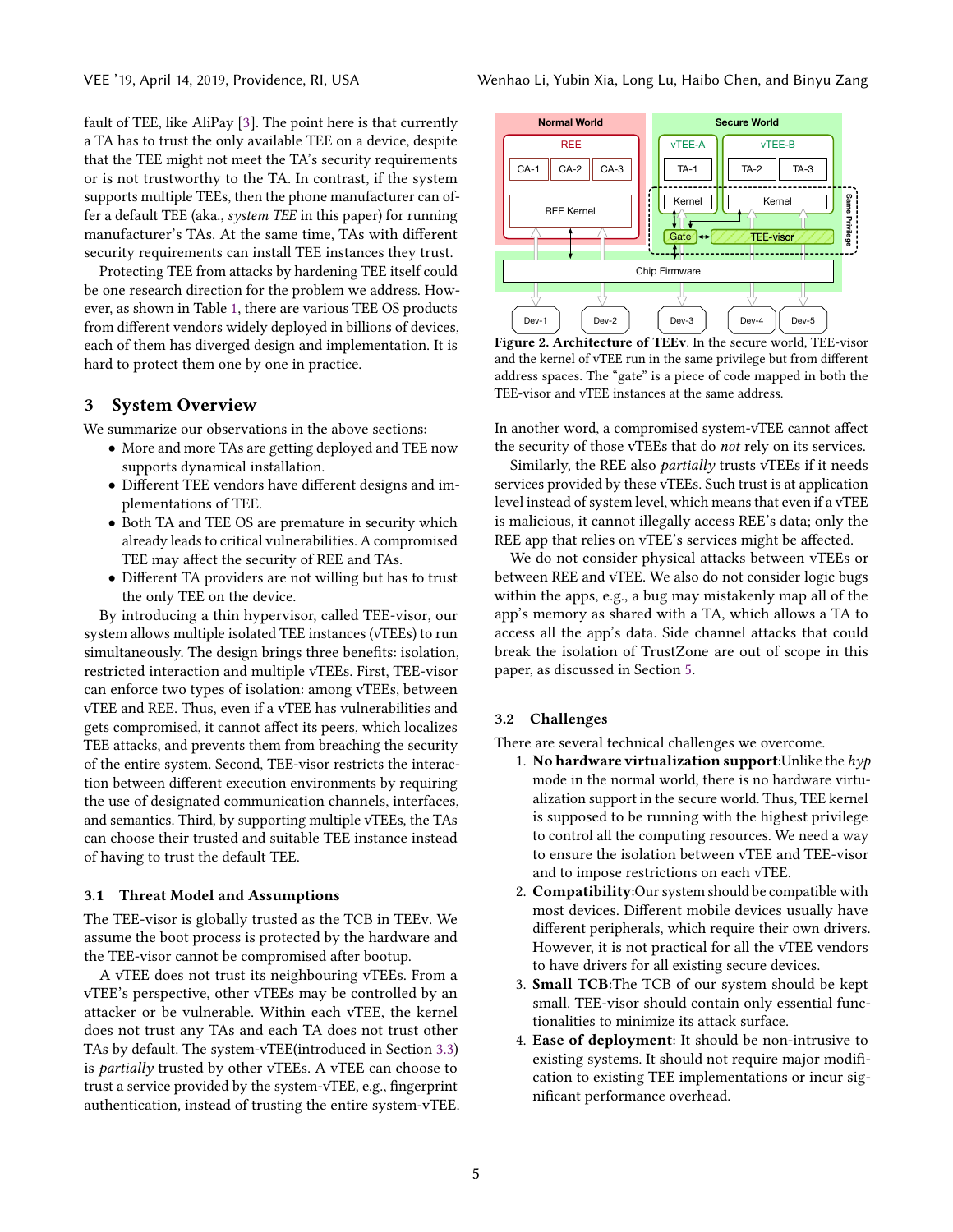## <span id="page-4-0"></span>3.3 Overview of TEEv

Our system aims to enable multiple isolated vTEEs (virtualized TEEs) in one secure world on a single device. The goals entail strong isolation between REE and vTEE, as well as isolation among vTEEs. Using our system, TA vendors can encapsulate trusted services into their own vTEEs without having to use or trust the phone manufacturer's TEE. This new capability allows the TA ecosystem to be more dynamic and open without sacrificing the security of each TA or the entire device. Meanwhile, a vulnerable vTEE cannot affect the REE or other vTEEs. Our system contains the following components, as shown in Figure [2:](#page-3-0)

- a TEE-visor running as a hypervisor for managing and securing multiple vTEEs;
- a gate mechanism for secure context switches between different execution environments and the TEE-visor;
- a secure communication channel mechanism for different execution environments to safely interact.

Specifically, the TEE-visor is in charge of resource management in the secure world. It controls the scheduling of vTEEs, the mapping of memory, as well as the assignment of all the peripherals. It also manages the installations, updates, and removals of third party vTEE instances. The TEE-visor runs at the same privilege level as the vTEEs, but is isolated from other environments to ensure its security. Details can be found in Section [4.1.](#page-4-1)

The interaction between REE and vTEE is only allowed through the secure communication channel established by the TEE-visor. Either vTEE or REE can create a communication channel with another execution environment by sending a request to the TEE-visor. The request contains the identifications of both environments as well as allocated memory pages from the requester for sharing. Upon such a request, the TEE-visor first authenticates both environments and then maps the shared memory pages by adjusting the page table in each environment. The TEE-visor provides well-defined interfaces for vTEE/REE to operate on communication channels, including creating/deleting, attaching/detaching memory pages, etc.

There is one system-vTEE, which includes an TEE OS that contains device drivers for peripherals like fingerprint readers, as well as several common TAs, e.g., KeyMaster and GateKeeper TA required by Android OS. The system-vTEE itself is pre-installed and restricted, which does not allow new TAs to be installed dynamically. Apps in the REE can require the TEE-visor to install third-party vTEEs, which could be a full-fledged TEE supporting multiple TAs, or just a specialized TEE with only a few functionalities. A vTEE is activated only when it receives a service request from other environments or devices (e.g., handling interrupts).

We now use an example to illustrate the interactions among the components of our system. Consider an off-theshelf mobile phone with only one vTEE (system-vTEE) initially. The TEE-visor assigns the fingerprint reader to the system-vTEE by default. Later, the phone owner installs one mobile payment app. The payment app is delivered with its own vTEE and TA, which is installed by the TEE-visor during the app installation. The signature of the vTEE image will be checked by the TEE-visor in advance. In most of the time, the pay-vTEE is not active. When the user needs to pay and authenticate herself using her fingerprint, the app sends a request with the pay-vTEE's ID to the TEE-visor to establish a communication channel with the pay-TA in pay-vTEE. As a result, the pay-vTEE is activated. It establishes a communication channel with the system-vTEE, which is asked to verify the user's fingerprint. The system-vTEE then reads and authenticate user's fingerprint and return the result to the pay-vTEE through the channel. The pay-TA then gets the result and continues the process of payment.

# 4 Design

## <span id="page-4-1"></span>4.1 Isolation Enforcement

Isolation between TEE-visor and vTEE: The first challenge we tackle while designing our system is to isolate the TEE-visor from vTEEs. Our solution is inspired by the prior work on same privilege isolation [\[23,](#page-13-17) [32,](#page-13-18) [34\]](#page-13-19). Specifically, we introduce a small TEE hypervisor named TEE-visor, that runs at the logically lowest execution level (i.e., highest privilege) and maintains an exclusive control over the MMU (memory management unit). Each time a CA (Client Application) in REE needs to communicate with a TA in TEE, the CA will send a request to the TEE-visor, which in turn grants the TA access to one or more CA's memory pages.

To ensure only the TEE-visor can configure the MMU, all the related instructions must be protected. These instructions include those accessing SCTLR (system control register), TTBR (translation table base register), VBAR (vector base register), DACR (domain access control register), TLB flush and MMU enable/disable register. Our design disallows vTEE instances to use these instructions. We enforce this by scanning the binary of vTEE and ensuring no such instructions exist during vTEE installation or loading. With vTEE instances deprived of direct memory management rights, the TEE-visor gains full and exclusive control over the page table. As a result, the TEE-visor can protect the integrity and confidentiality of its own code and data. Furthermore, leveraging the control over MMU and peripherals, the TEE-visor also isolates vTEE instances and protects the entry gates.

Isolation between vTEEs and vTEE/REE: TEE-visor is the TCB of our system. It can access all the physical memory. Upon booting, TEE-visor will identify and manage every memory usage permissions for further memory management. TEE-visor restricts each vTEE to its own memory view (i.e.,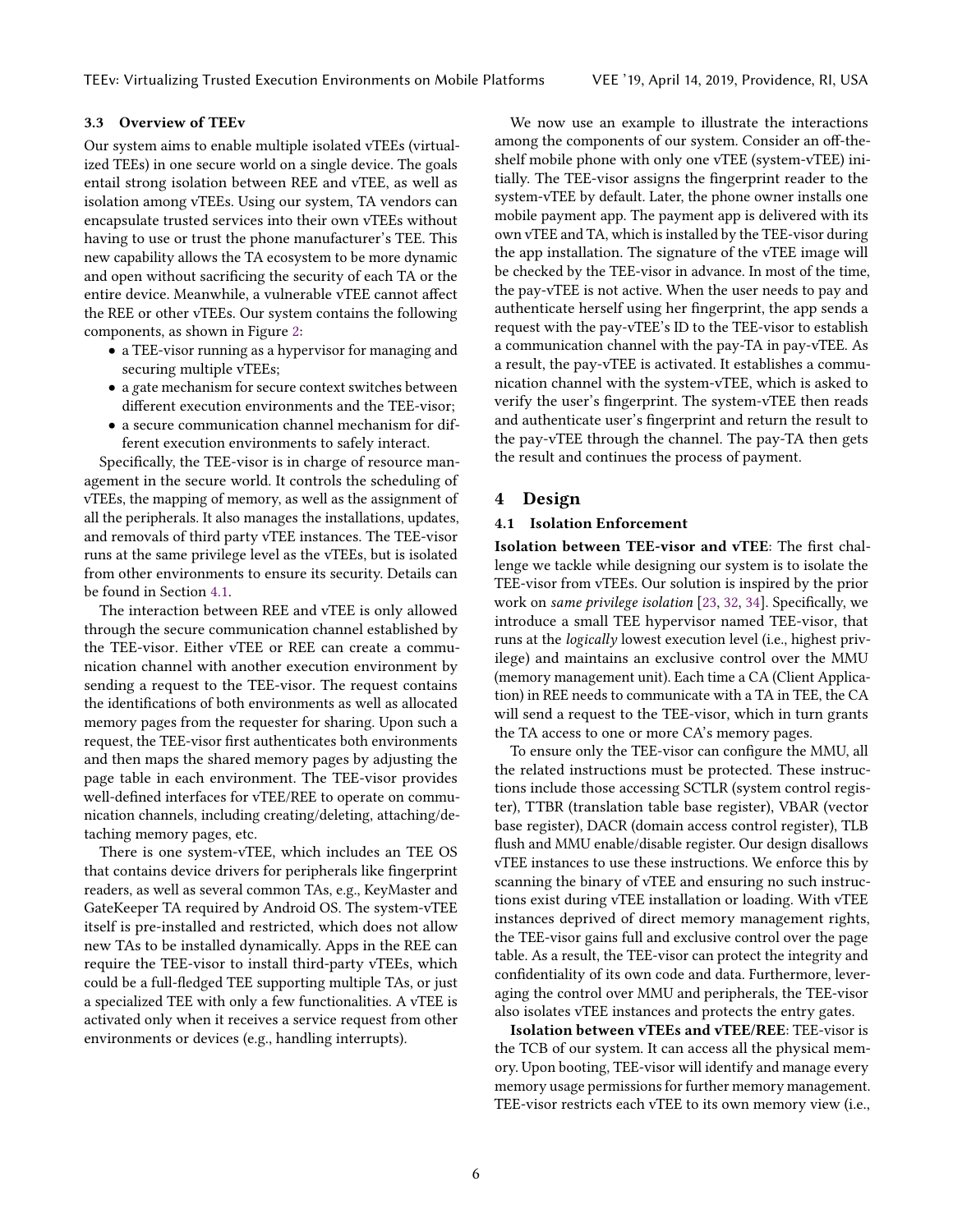<span id="page-5-0"></span>

Figure 3. Memory Mapping of vTEE, TEE-visor and REE

a partial view of the entire memory). Specifically, a vTEE can only access its own data and code. It cannot access the memory space assigned to other vTEE instances or REE or TEE-visor without explicitly authentication. Figure [3](#page-5-0) shows the memory views of a vTEE, the TEE-visor, and the REE, respectively. This design ensures that a vTEE has no higher privilege than the REE, establishing a mutual distrust connection between vTEE and REE.

vTEE kernel life-time code integrity: Ensuring each vTEE kernel life-time code integrity is essential for TEEv, otherwise attackers may break our isolation guarantee by exploiting one vTEE and inject code in vTEE, which leads to executing arbitrary privileged code in the same privileged level as TEE-visor. Since TEE-visor controls page tables of all vTEEs, TEE-visor enforces that all vTEE kernel code section is mapped as read-only and except the vTEE kernel code section, all other pages mapped by vTEE are set to privileged execution never (PXN) to prevent them from executing in kernel privilege.

## 4.2 Gate for Context Switching

A vTEE can call services provided by TEE-visor through a gate. A gate is used for switching the execution between TEE-visor and a vTEE. It is a piece of code mapped in the TEE-visor and all vTEE instances at the same address. Any vTEE or the TEE-visor can issue a context switch through the same code.

The gate mechanism controls the process of switching between a vTEE and the TEE-visor. It is designed to achieve the following goals. First, the gate should be the only entry point for context switch and cannot be bypassed. Second, the switching process should be atomic to avoid partial executions or shortcuts. Third, the integrity of the gate should be ensured. We list the critical part of the gate code in Listing [1.](#page-5-1) To unify the gate entry, the gate code is executed in monitor mode through SMC intruction call with interrupt disabled. The data used by the gate code (for example, teevisor\_pt in Line 14 and Line 28) is mapped as read-only for all vTEE instances to avoid directly tamper the page table pointer of TEE-visor by vTEEs. The exit gate routine from TEE-visor to vTEE is similar to the entry gate code.

A potentially compromised vTEE can attempt to attack the gate in two ways: interrupting the execution of the gate to pollute general register values or jumping to the middle of the gate. We will describe how we defend these attacks in the following. Note that the integrity of vTEE TTBR register values (Line 2 to 12) will be further checked after entering TEE-visor.

|  |  |  | Listing 1. The code snippet of entry gate |
|--|--|--|-------------------------------------------|
|--|--|--|-------------------------------------------|

```
1 /* Temp save vTEE TTBR regs */
2 cpsid if /* disable irq and fiq */
3 mrc p15, 0, r1, c12, c0, 0 /* read VBAR */
4 push { r1 }
5 mrc p15, 0, r1, c1, c0, 0 /* read SCTLR */
6 push { r1 }
      mrc p15, 0, r1, c2, c0, 1 /* read TTBR1 */
      push {r1}
      mrc p15, 0, r1, c2, c0, 0 /* read TTBR0 */10 push { r1 }
      mrc p15, 0, r1, c2, c0, 2 /* read TTBCR */
12 push \{r1\}13 /* Load TEE - Visor TTBR Regs */
14 ldr r0, = teevisor_pt
15 ldr r1, [r0], #4
      mcr p15, 0, r1, c2, c0, 2 /* write TTBCR */17 1dr r1, [r0], #4
      mcr p15, 0, r1, c2, c0, 0 /* write TTBR0 */
      1dr r1, [ r 0 ], #4
20 mcr p15, 0, r1, c2, c0, 1 /* write TTBR1 */
21 ldr r1, [r0], #4
22 mcr p15, 0, r1, c1, c0, 0 /* write SCTLR */<br>23 1dr r1, [r0], #4 /* SP */
      1dr r1, [ r 0 ], #4
24 1dr r1, [r0], #4
25 mcr p15, 0, r1, c12, c0, 0 /* write VBAR */
26 /* Check jump -to -the - middle attacks from vTEE */
27 isb
28 ldr r0, = teevisor_pt<br>29 ldr r1. [r0]. #4
      1dr r1, [ r0], #4
30 mrc p15, 0, r3, c2, c0, 2 /* read TTBCR */
31 cmp r1, r3
32 bne .
33 ldr r1, [r0], #4
34 mrc p15, 0, r3, c2, c0, 0 /* read TTBR0 */
35 cmp r1 , r3
36 bne .
37 1dr r1, [r0], #4
      mrc p15, 0, r3, c2, c0, 1 /* read TTBR1 */
      cmp r1, r3
40 bne .
41 ldr r1, [r0], #4
42 mrc p15, 0, r3, c1, c0, 0 /* read SCTLR */
43 cmp r1 , r3
      bne
45 ldr r1, [r0], #4 /* SP */
      1dr r1, [ r 0 ], #4
47 mrc p15, 0, r3, c12, c0, 0 /* read VBAR */
48 cmp r1, r3
49 bne .
50 /* Flush TLB */
      mov r0, #0
52 mcr p15, 0, r0, c7, c5, 0
53 /* Jump to tee - visor main () */
      dsb
55 isb
      bl teevisor_main
```
Defending Jump-to-the-middle Attack: Note that in Listing [1](#page-5-1) there are two critical instructions in Line 18 and 20,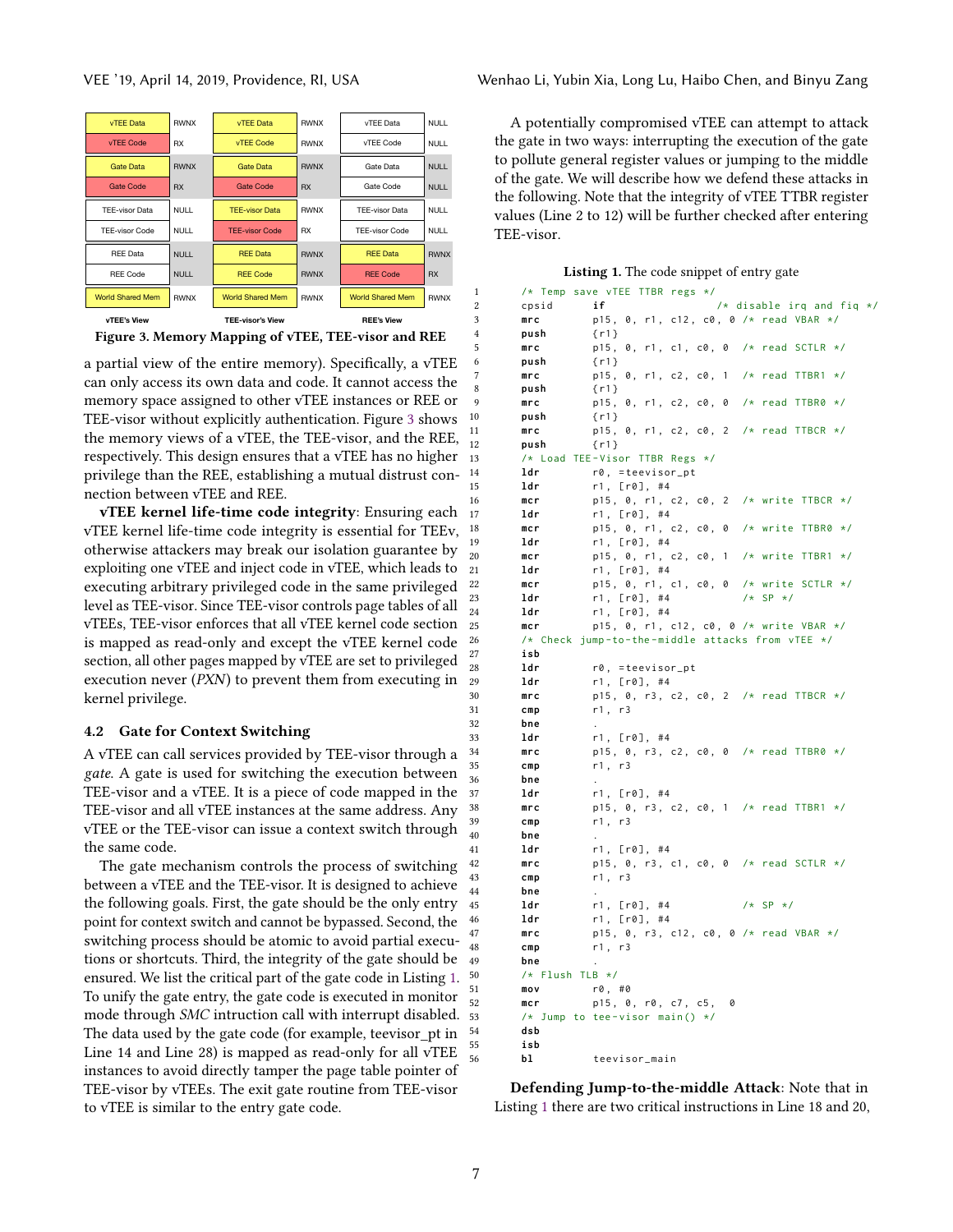which set TTBR0 and TTBR1 to point to the corresponding page tables. The code page containing these two instructions is mapped to the address space of vTEE , which could potentially be abused: a malicious or compromised vTEE may initialize r1 with a crafted value and then jump directly to Line 18 (thus skipping Line 14-17) to set TTBR0 with the crafted value. That means the malicious vTEEs can change the page table, which violates our security requirement that the page table can only be controlled by the TEE-visor. We call it jump-to-the-middle attack.

In order to defend against this attack, we add a piece of code (Line 27 to 49) to reload TTBRs to ensure that their values should be the physical addresses of TEE-visor's page table. However, if the malicious vTEE has successfully changed the page table, this piece of checking code may not exist in the new address space.

In TEEv, we leverage a hardware feature called TLB lock-down [\[17\]](#page-13-20) to solve this problem. When a TLB lockdown is in place, the translation of cached addresses remains fixed. Therefore, switching page table has no effect on memory translation during a TLB lockdown. Using this hardware feature, TEE-visor locks the TLB for translating the gate code. Thus, even if a malicious vTEE issues jump-to-the-middle attack and change the page table to a forged one, it cannot violate the control flow of the gate, since the processor always executes the rest of the code (Line 19 to 56), which can detect such attacks.

Defending Interrupt-Execution Attack: The gate is assumed to execute in interrupt disabled state (for example execute in SMC handler which is interrupt disabled), However, a malicous vTEE may execute the gate code directly and pollute the general register by carefully controlling the interrupt timing. Similar to jump-to-the-middle attack, we need to ensure that interrupt is disabled during the gate transition. We guarantee the gate is executed in interrupt disabled state by intercepting the vector base register (see Section [4.1\)](#page-4-1) of vTEE. The real exception base address is held by TEE-visor and upon receving an interrupt, TEE-visor will firstly check that the execution context is not in the gate during the interrupt occurs before forwarding the interrupt to the vTEE.

Fixing The Address Space ID Problem: It should be noted that an attacker may still use the processor's tagged TLB feature to bypass our TLB lockdown technique. Tagged TLB is introduced for performance optimization. Each TLB entry can be associated with a specific ASID (Address Space ID) so that after a context switch there will be no need for a TLB flushing. Abusing this feature, a malicious vTEE may set the TTBR with an ASID different from the ASID of locked TLB entries (TTBR has a field of ASID) through reusing the gate code (Line 18 and 20) by jump-to-the-middle attack or interrupt-execution attack. Now the processor thinks that a different address space is used since the ASID in TTBR is different from the ASID in TLB, and consequently, ignores

our locked TLB. Thus, the next instruction will trigger a TLB miss and the processor will use the malicious page table in memory.

One straightforward solution to this problem is to simply disable the tagged TLB feature. This can work because all the page tables are controlled by the TEE-visor from the beginning. However, this solution will affect the global performance of TEE because now after every context switch there will be a TLB flush. In our system, we propose another solution by leveraging another TLB feature named "global entries" to retain the performance benefit of tagged TLB. There is a bit in each locked TLB entry (the 9th bit) indicating whether the entry is used for a single address space or globally. Once the bit is set, the TLB entry is valid across all address spaces. Thus, we set all the TLB entries for gate code pages as global entries. To avoid the locked TLB entries to be unlock by vTEEs, all TLB unlock/flush operations in vTEEs are delegated to TEE-visor.

Design Consideration and Limitation: The secure gate design described above is based on ARM32 for compatiability reason: all real-world TEE products support executing in ARM32 mode even in 64-bit ARM chips, but few support ARM64 mode (see Table [1\)](#page-1-0). Note that this design could be easily applied to ARM64 mode. However, preventing Jump-tothe-middle attacks requires TLB lockdown, which we found out it may be not available in some 64-bit ARM chips (e.g., Cortex-A57 [\[8\]](#page-13-21) and Cortex-A72 [\[9\]](#page-13-22)). This limitation could be eliminated by removing explicitly instructions that update TTBR0 and TTBR1 in the gate and only activating TTBCR.N to provide deterministic switch, similar to SKEE [\[24\]](#page-13-23). In that case, we need to guarantee that vTEE does not use TTBR1 but only TTBR0. In real-world TEE, this guarantee does not hold by default and thus may require TEE providers to change the way how TEE manages memory. We argue that our assumption holds in most cases and this solution is useful in practical because currently large number of mobile and IoT devices support TLB lockdown feature.

#### 4.3 Interaction between vTEEs and vTEE/REE

Upon loading a vTEE, TEE-visor allocates a secure memory region for vTEE execution and ensures it is not conflicted with other vTEE instances. TEE-visor keeps memory view of each vTEE and keep track of each memory mappings. If two vTEEs, or one vTEE and the REE, need to exchange data, they have to establish a secure communication channel with the help of the TEE-visor. The initiator sends a request to the TEE-visor with the identities of both environments as well as pre-allocated memory pages for sharing. The TEE-visor first authenticates the two environments and then maps the pages as shared for both environments.

Since there are more than one vTEEs in the system, an app in REE needs to explicitly specify which vTEE it intends to interact with. Specifically, the app first establishes a channel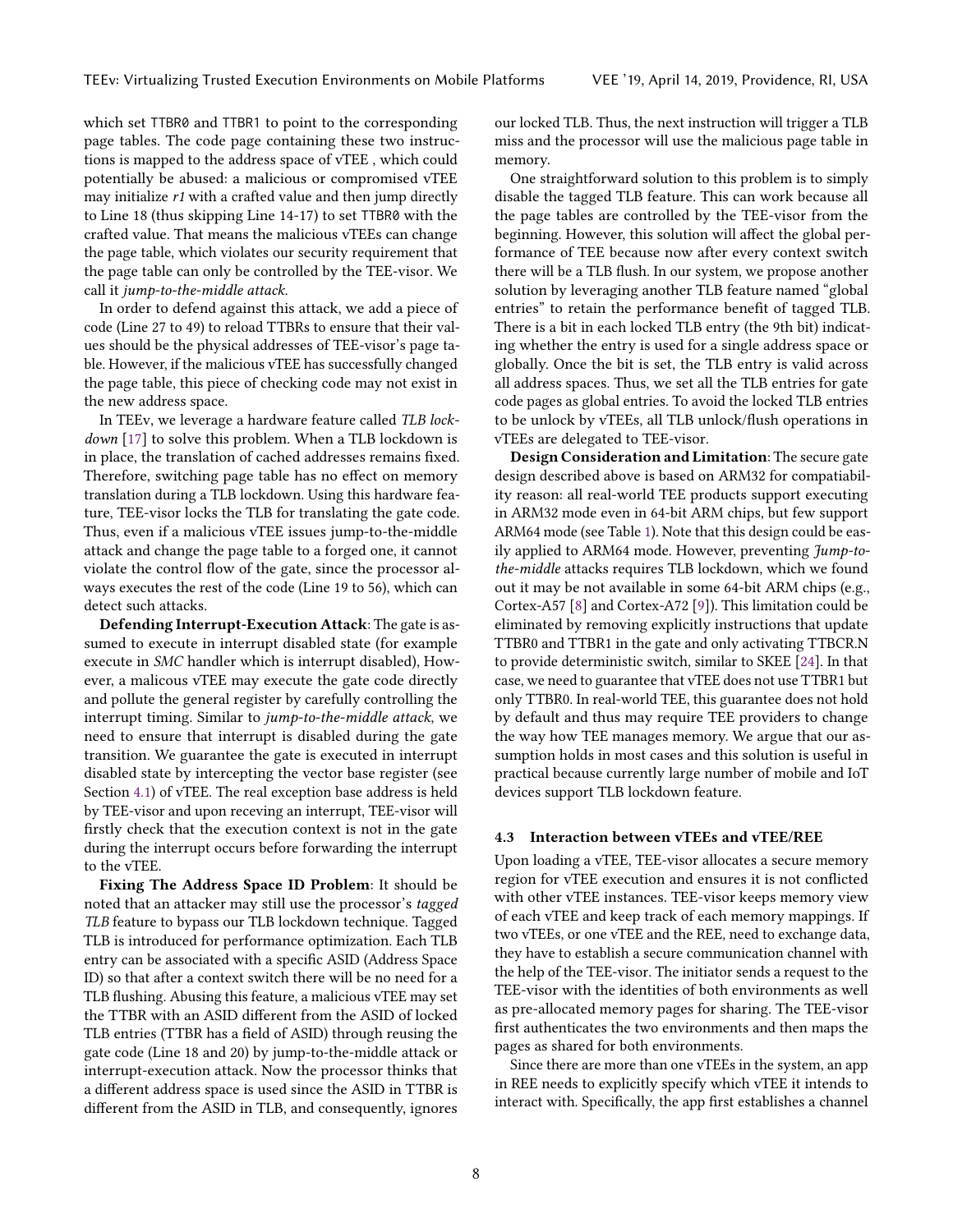<span id="page-7-1"></span>

Figure 4. Interaction between vTEE/REE & between vTEEs.

with the intended vTEE by sending a request to the TEEvisor with one or more shared memory pages and the ID of the vTEE as parameters. The TEE-visor then loads the vTEE instance corresponding to the ID, establishes a communication channel between the app and the vTEE instance, and switches to the vTEE to execute through the gate. Interaction can also happen between different vTEE instances, e.g., a vTEE asks for a service provided by the system-vTEE, as shown in Figure [4.](#page-7-1)

#### 4.4 I/O Device Management

A TEE may control various peripheral devices, such as fingerprint reader, input device and framebuffer for TUI (Trusted UI), random number generator, secure storage like RPMB (Replay Protected Memory Block), various SEs (secure elements), etc. Traditionally, TEE kernel has the highest privilege and can control any device by assigning it to the secure world, as shown in Figure [5-](#page-8-0)(a). In our system, since the vTEEs are not fully trusted, we introduce a few new device management modes. Before describing these modes, we first share two observations on I/O devices' usage of TEE, which inspired our design.

The first observation is that different TAs usually do not share devices at the same time. TEE is inactive for most of the time and it is rare, if not impossible at all, that two TAs need to share one peripheral. In contrast, a VMM (as opposed to TEE-visor) usually needs to multiplex I/O devices like disks and network cards among multiple VMs. The second observation is that the peripheral device drivers used in TEE are quite diverse. This brings challenges to our design, since it is not practical to require all third-party vTEE vendors to have all the device drivers.

Based on the two observations, we designed three modes of I/O management for different scenarios. The first mode is delegation mode, as shown in Figure [5-](#page-8-0)(b). In this mode, a device is controlled by the system-vTEE. A TA in system-vTEE offers an interface to TAs running in other vTEEs, acting as a proxy. The interface usually contains high-level APIs. For example, the system-vTEE directly controls a fingerprint reader. A fingerprint TA offers a service of fingerprint check. A TA in a third-party TEE may ask the fingerprint TA to

authenticate the current user, and will get a result of "pass" or "fail". In this case, only the fingerprint TA will get the user's fingerprint data, so the diversity of different fingerprint readers is hidden from the third party vTEEs.

The second mode is frontend/backend driver mode, as shown in Figure [5-](#page-8-0)(c). This mode resembles the I/O para-virtualization mode in traditional hypervisor's architecture, such as virtio in KVM. The system-vTEE controls a peripheral and uses a back-end driver to offer general abstraction for each type of device. Thus, a third-party vTEE only needs to have one front-end driver for each device category. The communication between back-end and front-end driver is done through the secure channel mechanism. This mode is useful for those TAs that have higher security requirements. Take 2D fa-cial authentication for example<sup>[4](#page-7-2)</sup>, A payment TA may not trust the pre-installed 2D facial algorithm. Using the frontend/backend mode, it can ask for raw data of the video stream and then use its own algorithm for facial recognition.

The third mode is *passthrough mode*, which is shown in Figure [5-](#page-8-0)(d). In this mode, the device is assigned to and controlled by one vTEE exclusively. The assignment as well as the revocation are done by the TEE-visor. Once a vTEE needs to access a device, it sends a request to the TEE-visor, which checks whether the device is in use or not. If some other vTEE (e.g., the system-vTEE) is using the device, the TEE-visor will ask it to release the device. After that, the TEE-visor will assign the device to the requester vTEE. The requester will first re-initialize the device before using it, so that any residual states within the device will not affect the usage. If one vTEE fails to release a device (e.g., return fail or timeout), the TEE-visor will revoke it eventually. In practice, we find that in most cases a vTEE just needs to use a device for a short time, like generating a random number.

Our system supports these three modes for different scenarios. A third-party vTEE can chose which mode to use for different peripherals and scenarios. In real cases, a TA can use delegation mode to ease its development. A security critical TA may chose the frontend/backend or passthrough mode to get full control over the execution. Thus, this is a tradeoff between security and availability/deployability.

## <span id="page-7-0"></span>5 Security Analysis

## 5.1 Defending Against Existing Attacks

We show how our system can defend against existing attacks of TEE. Since most of the TEE implementations are not open sourced, especially those have many CVEs, we cannot do evaluation on real devices. However, since our system is expected to be secure by design, we think such analysis can reflect the effectiveness of our design. We select following CVEs which have sufficent details for our analysis.

<span id="page-7-2"></span><sup>4</sup> 3D facial recognition is usually considered more secure than 2D and can use the delegation mode.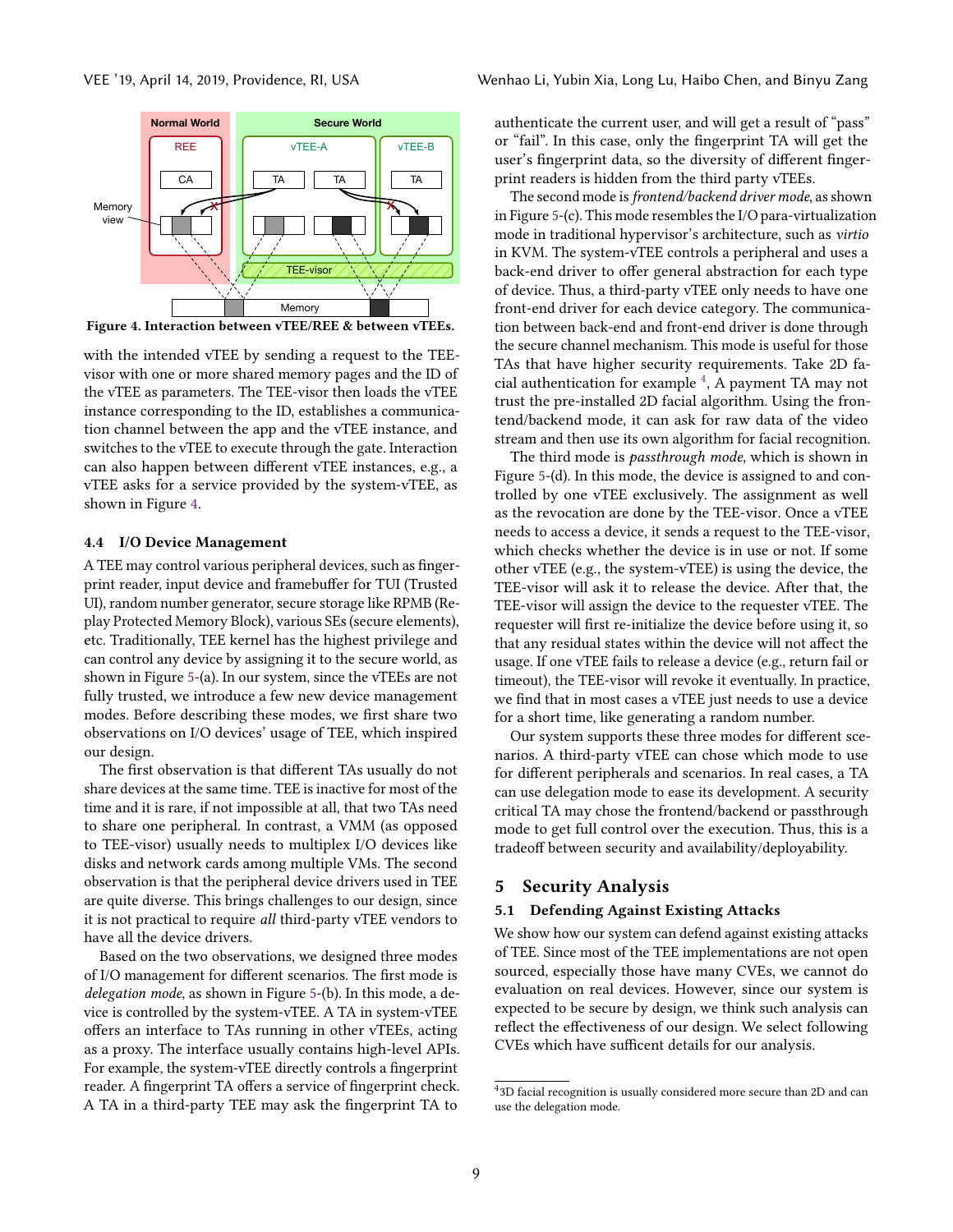<span id="page-8-0"></span>

Figure 5. Different I/O device management modes of TEEv. (a) shows the original design where all the devices are controlled by the only TEE. (b) shows the delegation mode in which the system-vTEE controls the device and offers interface for other vTEE to access. (c) shows the front/back driver mode, in which a driver is split into two parts, and the system-vTEE offers a low-level interface to other vTEEs. (d) shows the passthrough mode, in which a vTEE controls the device exclusively using its own device driver.

CVE-2016-5349: According to [\[44\]](#page-13-15), three TAs allow a malicious application in the non-secure world to read any memory from an arbitrary address in the non-secure world, including memory of all other applications and the kernel. By using our system, the TEE instance will be restricted to only access its own memory and the memory shared with it explicitly. Thus the attack will be defeated.

CVE-2016-8762/8763/8764: According to [\[44\]](#page-13-15), the Trust-Zone driver has a flawed validation mechanism for user's input, which enables an attacker to locate both arbitrary read and write functionalities on any address of REE. The attacker then can get the root privilege of REE and do further attacks to enable code execution within the TEE. Although the paper does not have details on the second step (TEE code execution), we can know that by using our system, the attacker will fail on the first step and cannot read/write REE's data through sending out-of-range pointers to the TEE services.

CVE-2016-0825: This attack is done by leveraging Widevine TA's vulnerability. Once got compromised, the attacker will send request to the TEE kernel through the TA to leak data stored in TEE's secure storage. Since the secure storage is used by all the TAs within the TEE, such leakage will also affect other TAs' security, which is known as "fate sharing". By using our system, a critical TA can have its own TEE with a dedicated secure storage to avoid such leakage.

#### 5.2 Isolation Enforcement

The isolation between vTEE and REE, as well as between different vTEEs, are enforced by TEE-visor's exclusive control of MMU.

vTEE Impersonation: If an app is interacting with vTEE-A, it needs to send the ID of the vTEE-A to the TEE-visor to establish a communication channel. However, it is within our threat model that an attacker may change the ID (in the untrusted normal world) to some already compromised vTEE instance, vTEE-E, to impersonate vTEE-A and redirect all the communication. Such attack can only attack the app

(which is in the normal world and not protected) but will not cause secret data leakage in vTEE-A.

Compromised vTEE: A compromised vTEE may try to break the isolation of TEE-visor through injecting privileged instructions. Since TEE-visor controls access permissions of all vTEE instance memory, it prevents attacks that attempt to inject unverified code into kernel mode to violate the isolation. Note that currently all TEE products do not support dynamic kernel code generation and thus TEE-visor could easily guarantee the compatibility in this case.

Secure DMA Attacks: Some specific hardware peripherals are able to do Direct Memory Access (DMA) inside the secure memory on many platforms. This feature could be leveraged by compromised vTEE to read or write arbitrary secure memory and threaten the isolation enforcement of TEEv. To avoid this attack, TEE-visor will restrict any direct manipulation of secure DMA controller. Instead, TEE-visor only allows the front/back driver mode for the secure DMA controller and will carefully verify that the secure DMA request does not violate the isolation scheme of TEE-visor.

Side Channel Attacks: Like other TrustZone based secure systems, TEEv could be potentially vulnerable to side channel attacks [\[46\]](#page-13-24) [\[43\]](#page-13-25). The SMC instruction in ARM synchronizes the pipeline, making speculative execution attacks across normal and secure world transitions impossible. However, a potentially malicious TA inside a premature vTEE may be able to launch speculative execution attacks to other TAs and its vTEE. Currently TEEv could not prevent these attacks inside vTEE. Besides, State of a device in a vTEE not properly reset in passthrough mode may potentially leak private device data to other vTEEs. Nevertheless, the effect of these attacks is limited to leaking information without altering operations or break the isolation of TEEv.

## 5.3 Discussion on Trust

Traditionally, there is only one TEE which is trusted by default. Now we have multiple vTEE instances and need to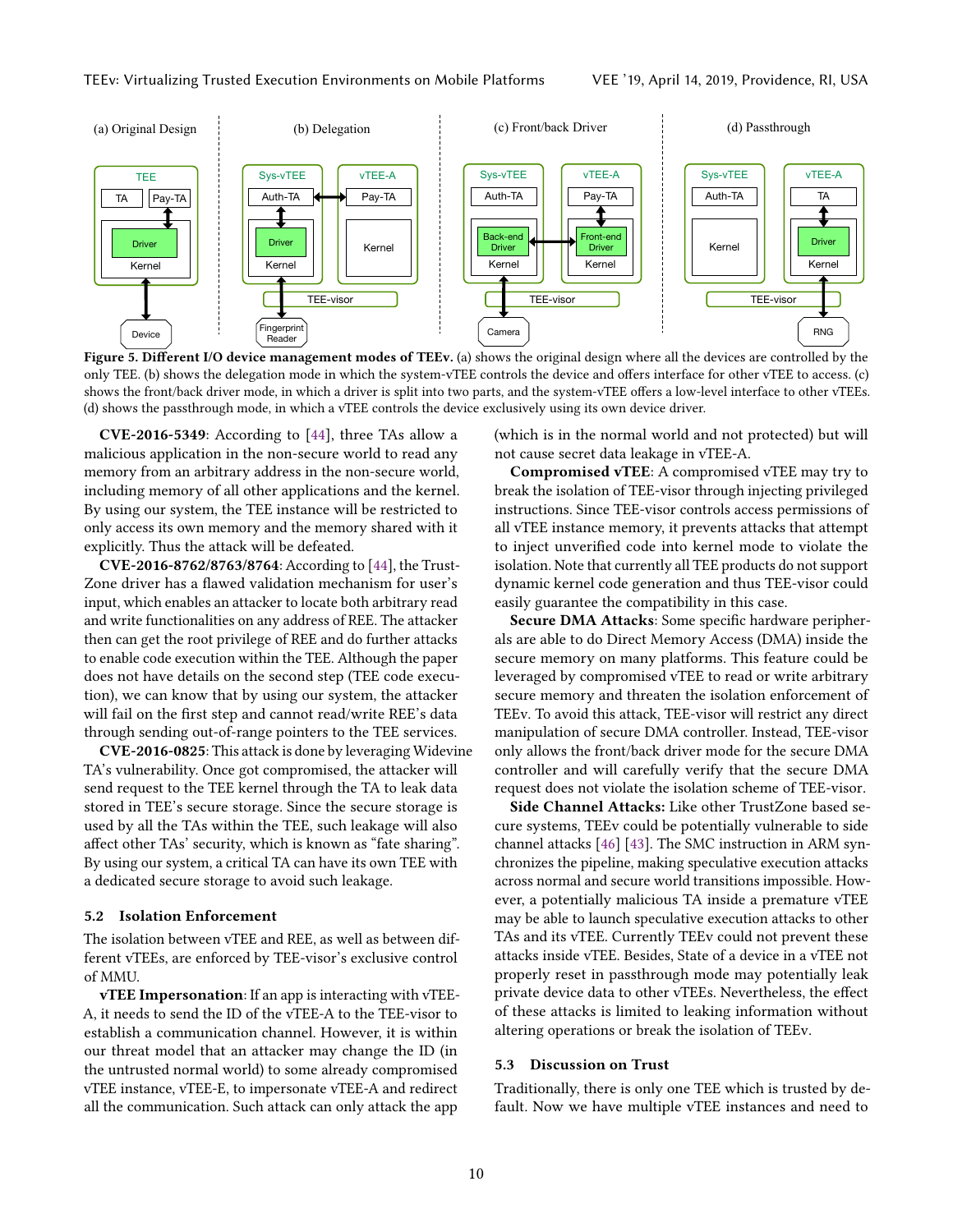consider the relationship between them. The system-vTEE is introduced mainly for hosting various device drivers. A 3rd party vTEE should not rely on the trust of system-vTEE. However, if I/O delegation mode is chosen for the fingerprint authentation, a compromised system-vTEE can return false results to other vTEEs. In this case, a more secure way is to use passthrough mode so that the system-vTEE is fully bypassed. However, the 3rd party TEE should be able to control the fingerprint reader directly, which is a non-trivial. A better way is to minimize the system-vTEE to make it only host device drivers. For example, a phone vendor can pre-install two vTEEs: a system-vTEE and a ta-vTEE. The latter is used for installing new TAs. In this case, the attack surface of the system-vTEE is narrow.

On the contrary, the phone vendors also do not trust the 3rd party vTEE instances. It should not send user's sensitive information, e.g., fingerprint template, to the untrusted vTEEs, since most of the phone vendors promise to keep user's identity information within the phone, and a 3rd party vTEE may upload these info to some cloud. Our design can support full isolation between vTEEs, so this is considered as a policy issue instead of mechanism one.

TEEv relies on a system-vTEE to provide system wide services, which may be leveraged to launch confused deputy attacks. TEEv mitigates the problem by providing restricted and fixed services, and explicitly configuring shared memory access.

# 6 Implementation and Evaluation

We have implemented TEEv both on a TrustZone-enabled Samsung Exynos 4412 development board and a Mediatek mobile phone, equipped with ARM Cortex-A9 processors (32bit). TEE-visor is implemented as an independent secure component running in secure world and interacts with different vTEEs and REE using well-defined APIs. We have ported a commercial TEE product and an open-source TEE running atop of TEE-visor: TrustKernel's T6 [\[18\]](#page-13-4), which has been deployed in hundreds of millions of devices, and Linaro's OP-TEE [\[12\]](#page-13-7), which is widely used by researchers. T6 is configured as a system-vTEE and OP-TEE as a ta-vTEE. The chosen vTEEs comply with the GlobalPlatform TEE API specifications, including TUI, crypto and storage. In our implementation, TEE-visor and all vTEEs are built into 32-bit executable applications for compatibility reason.

## 6.1 TEE Porting Efforts

Although the two vTEEs have different code base, the porting efforts are quite similar. All modifications are within the original vTEE kernels. The rest of the code, including vTEE user space libraries and vTEE drivers in REE, is not changed. The porting of vTEE kernels can be split into two stages: boot configuration and runtime protection. In the boot configuration

Table 2. Context switch overhead

<span id="page-9-0"></span>

| <b>Invocation Type</b>                      | Latency (ms) |
|---------------------------------------------|--------------|
| Ctx switch between TAs from different vTEEs | 16.0         |
| Ctx switch between TAs within a system-vTEE | 10.6         |
| Ctx switch between TAs within original TEE  | 6.8          |
| Ctx switch from vTEE to TEE-visor           | 0.2.         |

stage, vTEE kernels need to delegate the page table management and operation initialization to TEE-visor, including MVBAR, TTBR0, TTBR1, TTBCR, SCTLR, DACR, TLB flush and MMU enable/disable operations. Upon page table initialization of each vTEE, TEE-visor maps code/data pages of entry gates into vTEE's address with write-protection. We found that OP-TEE uses 1MB-sections to map its boot code and data, which is too coarse for memory protection and not well protected. Therefore, we refine its code to use 4KB-page granularity with page-level memory protection enabled. This refinement is necessary to avoid code injection attack inside vTEE kernel, which might expose a hole for compromised vTEE to inject privileged instructions in kernel mode to violate the isolation of TEE-visor and vTEEs. We added or modified about 270 lines of code in T6 and 210 lines of code in OP-TEE. After boot configuration, TEE-visor will lock down the entry gate and enable memory protection for vTEE. For runtime protection, we replaced all sensitive operations in vTEE with an SMC gate call to TEE-visor, which wraps 40 lines of code in T6 and 26 lines of code in OP-TEE. In our experience, it takes within three days porting efforts for a TEE kernel developer to run TEE atop of TEE-visor.

#### 6.2 Implementation Complexity and TCB Size

Our design keeps the TCB of TEEv small to reduce the attack surface. The entry gate of TEEv, which runs in monitor mode as a unique entry point to TEE-visor, contains about 350 lines of assembly code. TEE-visor contains about 3800 lines of C and assembly code. For each vTEE, it only needs to trust its own code base and TEE-visor.

#### 6.3 Performance Impact

Context Switch between vTEEs: We measured the execution time of all kinds of context switches on the development board, including context switch from a vTEE to TEE-visor, context switch between TAs within a vTEE and across vTEEs. Table [2](#page-9-0) shows the average performance result. We ran the test on the ARMv7 platform for ten times and calculate the average.

Secure Service Invocation: TAs usually provide services for client applications (CA). We measured the secure service invocation latency between a CA and a TA using systemvTEE on the development board, as shown in Table [3.](#page-10-0) The TA service we tested is a vTEE information query service. During the TA invocation, there are several round trips to TEE-visor, including entry call and parameter mapping. We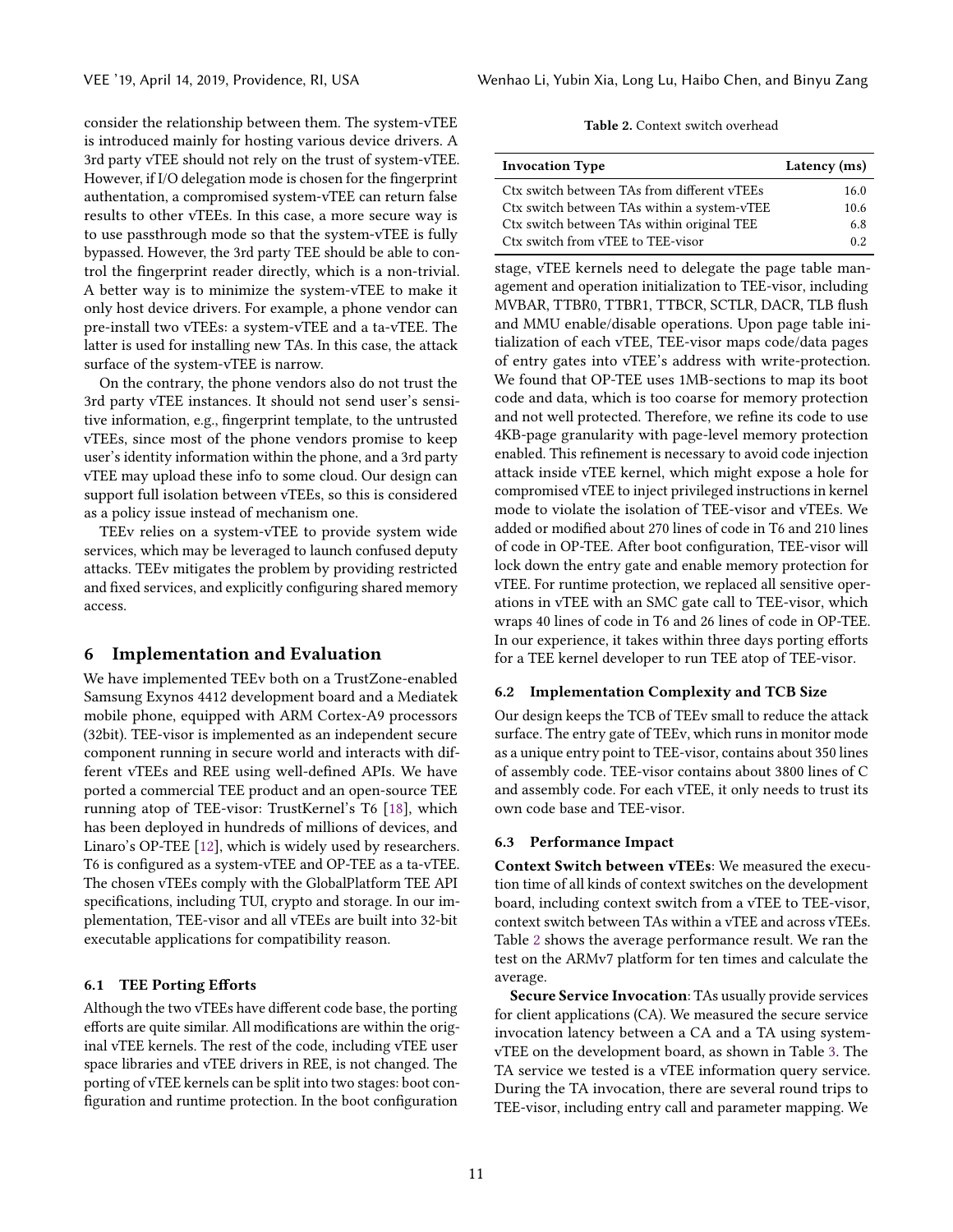Table 3. Secure service invocation

<span id="page-10-1"></span><span id="page-10-0"></span>

| <b>TA Placement</b> | <b>CA-TA Invocation</b> Latency (ms) |       |
|---------------------|--------------------------------------|-------|
| Memory              | Original TEE                         | 116.0 |
| Memory              | <b>TEEv</b>                          | 232.5 |
| External storage    | Original TEE                         | 586.4 |
| External storage    | TEEv                                 | 745.3 |

Table 4. TEE boot time latency

| <b>TEE</b> Type | Latency (ms) |
|-----------------|--------------|
| Original TEE    | 2439.2       |
| <b>TEEv</b>     | 5124.0       |

measured the case when the TA is pre-placed in memory and in external storage. When placed in external storage, loading the TA requires file and crypto verification operations.

TEE Boot Time: TEEv modified the boot procedure of original TEE: in original TEE, bootloader loads and boots TEE, then switches to normal rich OS. In TEEv, early stage bootloader first loads and boots TEE-visor and then boots system-vTEE. After system-vTEE boots up, it switches to the normal rich OS. We measured these two types of latency on the development board, as shown in Table [4.](#page-10-1) Booting TEE-visor and vTEEs adds 2.7s, which takes a very small fraction (7%) of the total device bootup time (39.09s), and is a one-time effort for each reboot.

Performance Impact on REE: We used Antutu [\[7\]](#page-13-26) to measure the overall system performance overhead. We firstly disabled TEEv, ran the test with original TEE, and then enabled TEEv. By comparing the results, we found that TEEv incurs nearly zero performance overhead. This is because processors run in REE most of the time, and only run in TEE on demand in a request-response model. During the test, TEE has few tasks to run. This implies TEEv has no impact on performance of existing REE.

## 7 Real-world Case Study

We use the most popular real-world TAs deployed in more than a billion devices to demostrate how TEEv could be used using a MediaTek mobile phone.

Keymaster and GateKeeper TA: Keymaster TA [\[6\]](#page-13-27) is a hardware-backed keystore required by Android, which implements various cryptographic functionality to assure the protection of cryptographic keys. GateKeeper TA [\[5\]](#page-13-28) performs device pattern/password authentication in TEE for Android. These two TAs are essential for Android security.

Fingerprint TA: Android fingerprint HAL [\[4\]](#page-13-29) provides stubs for third-party fingerprint vendor to implement fingerprint authentication in TEE.

Alipay and Wechat Pay TA: Alipay TA and Wechat Pay TA are two secure payment TAs using biometric authentication. During a payment transaction, each app will firstly request biometric (e.g., fingerprint) TA in TEE to authenticate the

<span id="page-10-2"></span>

Figure 6. Four running domains: the system-vTEE and ta-vTEE are pre-installed by phone vendor. The pay-vTEE is provided by the payment app vendor. The pay-vTEE and ta-vTEE do not communicate directly.

<span id="page-10-3"></span>Table 5. Device and payment authentication performance

| Scenario                         | Ctx Switches Cost(ms) |        |
|----------------------------------|-----------------------|--------|
| Dev unlock using pwd in orig TEE | 90                    | 19.8   |
| Dev unlock using pwd in TEEv     | 90                    | 21.0   |
| Dev unlock using fp in orig TEE  | 858                   | 178.2  |
| Dev unlock using fp in TEEv      | 858                   | 211.5  |
| Alipay using fp in orig TEE      | 937                   | 3130.4 |
| Alipay using fp in TEEv          | 937                   | 3564.2 |

user and then request her payment TA to sign the payment transaction. Upon receving the payment request, the payment TA will ask the biometric TA for the last authentication result and sign the transaction using its private key if the authencation passed. The signed response will be sent back to app, piggyback to remote server to finialize the transaction.

We show how to deploy TEEv to protect these existing TAs. As shown in Figure [6,](#page-10-2) the phone vendor pre-installs systemvTEE and ta-vTEE on phone. The system-vTEE contains all the secure device drivers and offers services, such as fingerprint authentication and backend drivers, to other vTEE instances. Fingerprint TA, keymaster TA and gatekeeper TA are pre-installed in the system-vTEE. The ta-vTEE is used for installing and running 3rd party TAs. From REE's view, the ta-vTEE is the default TEE on the phone. If a client app in REE (i.e., CA) needs to install or interact with a TA without specifying a vTEE ID, the requests will be served in ta-vTEE by default. Wechat TA is installed in this ta-vTEE and leverages the fingerprint authentication service provided by the system-vTEE.

Now the Alipay app is installed in REE. The payment app asks the TEE-visor to install a new signed vTEE named "pay-vTEE", which is designed for handling security critical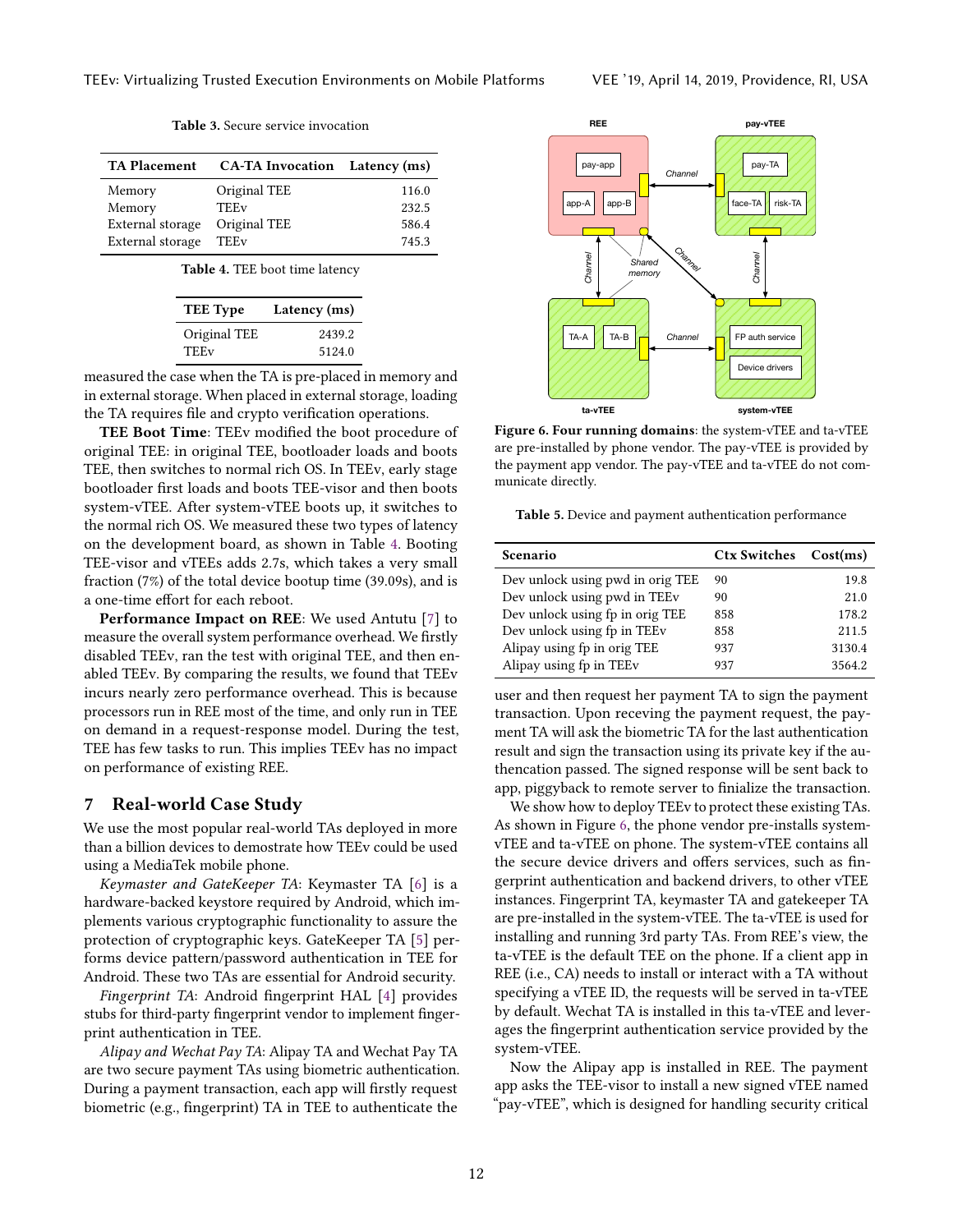operations related to payment. The payment app then installs three TAs in the pay-vTEE: a pay-TA for payment, a face-TA for 2D facial authentication, and a risk-TA for risk analysis based on client-side information. During the initialization, the pay-TA generates a pair of private/public keys based on the device certificate and sends the public key to the payment server to bind the TA with user's account. When making a payment, the app asks the pay-TA to authenticate the user. In case of using facial recognition, the pay-TA will invoke the face-TA within the same vTEE. The face-TA then asks the system-vTEE to get user's face data (raw data) through the frontend/backend I/O model. It then runs its own facial recognition algorithm to authenticate the user. Throughout the payment process, the risk-TA collects various deviceside information like GPS, time, etc., and run it through a proprietary machine learning model to evaluate the risk of the transaction.

The isolation between REE and the three vTEEs have several benefits. First, the separation of system-vTEE and tavTEE allows the former to have a very small TCB and thus small attack surface. The system-vTEE does not host any 3rd party TAs. Second, the three TAs in the pay-vTEE are isolated with the TAs in the ta-vTEE. In this case, it only relies on the system-vTEE for fingerprint/face authentication. If the payment app has even higher demand on security, it can use the passthrough I/O mode. In either case, the private key of the pay-TA is secure since no other vTEE can access pay-vTEE's memory and storage. Third, the three vTEEs are restricted to access only the shared memory pages of REE. These new abilities can significantly improve the security of the entire system.

We have conducted an evaluation on different scenarios: device unlock using password, device unlock using fingerprint, Alipay secure payment using fingerprint. The evaluation was done using the Mediatek mobile phone. We have registered five fingerprint templates before the test. Aliapy TA relies on system-vTEE to provide fingerprint authentication service in this case. We measured the times of context switch to TEE and the overall time cost of the entire operation, as shown in Table [5.](#page-10-3)

# 8 Related Work

Virtualization on ARM platform: Previous research on ARM virtualization focused mostly on the REE side, e.g., Xen/ARM [\[36\]](#page-13-30) and KVM/ARM [\[30,](#page-13-31) [33\]](#page-13-32). vTZ [\[35\]](#page-13-33) virtualizes the ARM TrustZone from the hardware's perspective. Like TEEv, vTZ also enables running multiple TEEs at the same time. However, unlike TEEv, the purpose of vTZ is to support one secure world for each virtual machine in the normal world for ARM server scenario, so that a virtual machine can use smc to switch to its own secure world, while TEEv's purpose is to support multiple isolated vTEEs on mobile platform. In other words, the difference between vTZ and TEEv

is that vTZ virtualizes TrustZone (hardware level) whereas TEEv virtualizes TEE (software level). In vTZ, the behaviors of virtualized secure world are exactly the same as native secure world, which means that TEE still has higher privilege than REE in the same virtual machine, and thus it cannot defend against all the attacks we discussed in the paper. ARM recently proposed s-EL2 on v8.4A, which is not available yet. While the new hardware feature can ease the design of TEEv, TEEv, as a pure software solution, can still benefit billions of existing ARM devices.

Same-privilege Isolation: Same-privilege isolating, also known as "intra-level isolation", has been extensively studied on both x86 [\[32,](#page-13-18) [34,](#page-13-19) [48\]](#page-14-2) and ARM platforms [\[23,](#page-13-17) [29\]](#page-13-34). In our system, we leverage several techniques, such as TLB lockdown, global TLB entries, entry gates etc., to ensure the security and atomicity of context switching between different address spaces without using dedicated page table. Our design also minimizes the modification to existing software stack in the secure world.

Hypervisor-based TEE: There are a number of designs leveraging a hypervisor to provide an isolated execution environment with a small TCB [\[26,](#page-13-35) [27,](#page-13-36) [41,](#page-13-37) [42,](#page-13-38) [45,](#page-13-39) [47,](#page-13-40) [49,](#page-14-3) [51](#page-14-4)[–54\]](#page-14-5). Compared to these designs, TEEv has a different goal and takes a different approach that results in smaller TCB. There are a few mainstream hypervisors ported and optimized for the ARM architecture [\[13,](#page-13-41) [20,](#page-13-42) [30,](#page-13-31) [40\]](#page-13-43). However, these hypervisors are not suitable to be used directly in the TrustZone environment.

Other Software-based TEE: There are many types of TEE that are based on software, like Linux kernel [\[24,](#page-13-23) [28,](#page-13-44) [34\]](#page-13-19), or compiler [\[31,](#page-13-45) [32\]](#page-13-18), to name a few. These researches are orthogonal to our work. The design of TEEv is inspired from these systems but solves a different problem and faces different challenges.

## 9 Conclusion

In this paper, we propose vTEE, a virtualization architecture for TEE to support multiple restricted TEE instances (aka., vTEEs). By introducing a tiny layer of hypervisor, vTEE instances from different vendors can run on a single mobile phone and each instance can host its own TAs. Different vTEEs are isolated from each other. The TEE-visor also restricts the capability of vTEEs so that they cannot access arbitrary memory or peripherals as before. Meanwhile, our system also supports controlled interaction between TAs running on different vTEEs, which makes our system more practical and deployable. The evaluation based on real devices shows the effectiveness and efficiency of our system.

# Acknowledgments

This work is supported in part by the National Key Research & Development Program (No. 2016YFB1000104), and the National Natural Science Foundation of China (No. 61772335).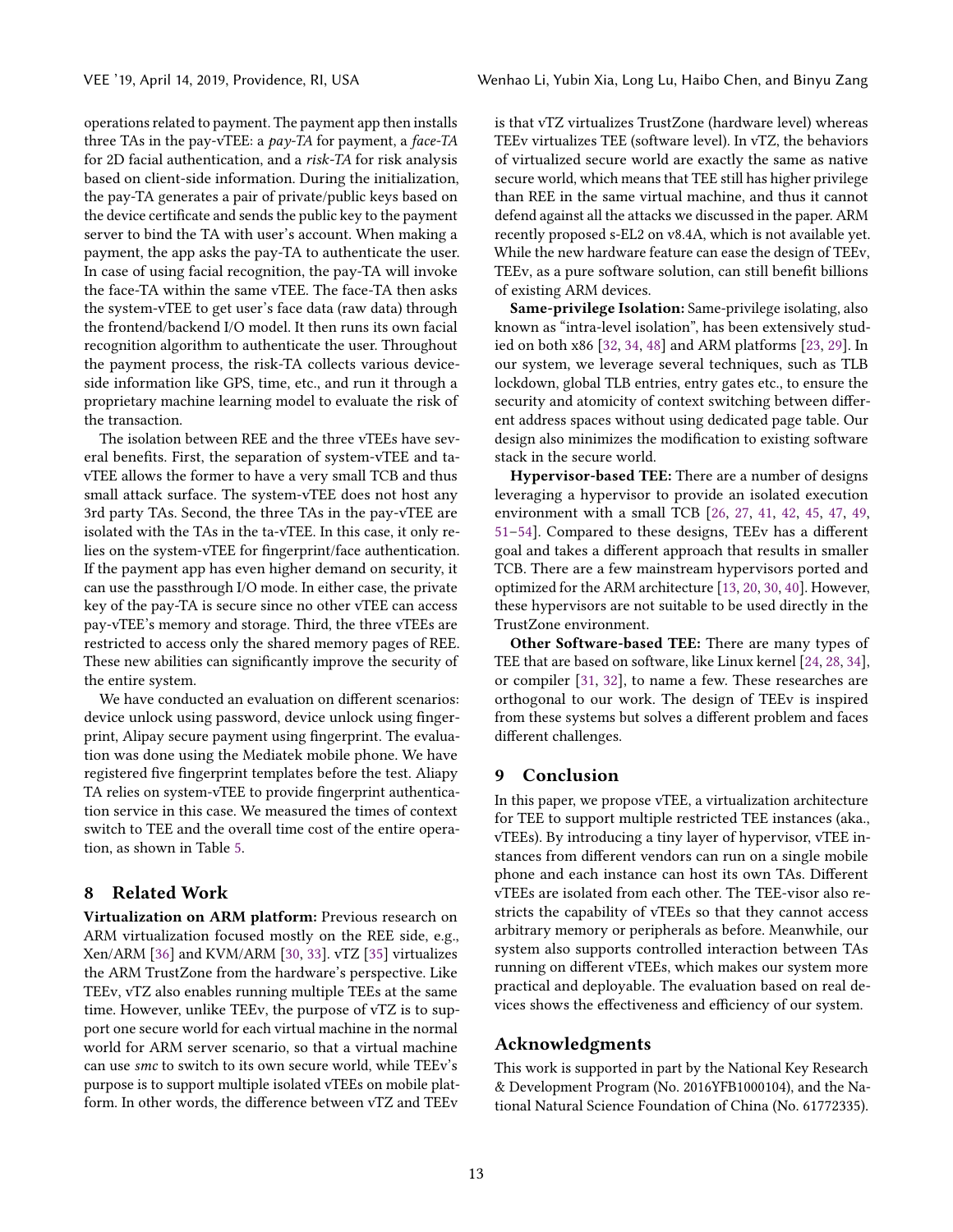<span id="page-12-0"></span>Table A1. Vulnerabilities of TEEs. We select the CVEs that belong to TEE (either TA or TEE kernel). Some of CVEs (e.g., 2015-4421, 2014-4322 and 2016-3931) are located in the TEE driver of the REE OS, which are not included in this table.

| Vendor    | Number                                                                      | Component | Description                                                                                                                                                                                                                                                                                                                                                    |
|-----------|-----------------------------------------------------------------------------|-----------|----------------------------------------------------------------------------------------------------------------------------------------------------------------------------------------------------------------------------------------------------------------------------------------------------------------------------------------------------------------|
| Qualcomm  | CVE-2014-9932/9933<br>/9935/9936/9937/9945<br>/9947/9948/9949/9951          | TA or TEE | Qualcomm did not publish details on these vulnerabilities. It only mentioned that they are caused<br>by integer overflow, time-of-check time-of-use race condition, buffer overflow, improper autho-<br>rization, improper validation of array index, information exposure, untrusted pointer dereference,<br>information exposure through timing discrepancy. |
|           | CVE-2015-6639/6647                                                          | TA        | The Widevine QSEE TrustZone application allows attackers to gain privileges via a crafted applica-<br>tion and execute arbitrary code within TEE. [25]                                                                                                                                                                                                         |
|           | CVE-2015-8995/8996<br>/8997/8998/8999/9000<br>/9001/9002/9003/9005<br>/9007 | TA or TEE | Qualcomm did not release details on these vulnerabilities. It only mentioned that integer overflow,<br>buffer overflow, time-of-check time-of-use race condition, untrusted pointer dereference, informa-<br>tion exposure, out-of-range pointer offset, cryptographic issue, double free, etc.                                                                |
|           | CVE-2015-9031                                                               | TA or TEE | A memory address of TrustZone can be exposed to the REE OS by HDCP.                                                                                                                                                                                                                                                                                            |
|           | CVE-2016-0825                                                               | TA        | The Widevine QSEE TrustZone application may leverage TEE kernel to get and leak data stored in<br>TEE's secure storage.                                                                                                                                                                                                                                        |
|           | CVE-2016-2431/2432                                                          | TEE       | allows attackers to gain privileges via a crafted application, TrustZone Kernel Privilege Escalation                                                                                                                                                                                                                                                           |
|           | CVE-2016-5349                                                               | TA        | When TAs receive memory addresses from REE such as Linux Android, those addresses have previ-<br>ously been verified as belonging to REE memory space rather than QSEE memory space, but they<br>were not verified to be from REE user space rather than kernel space. This lack of verification could<br>lead to privilege escalation within the REE.         |
|           | CVE-2016-10237                                                              | <b>TA</b> | If shared content protection memory were passed as the secure camera memory buffer by the REE<br>to a TA, the TA would not detect an issue and it would be treated as secure memory.                                                                                                                                                                           |
|           | CVE-2016-10238                                                              | TA or TEE | In QSEE the access control may potentially be bypassed due to a page alignment issue.                                                                                                                                                                                                                                                                          |
|           | CVE-2016-10239                                                              | TA or TEE | In TrustZone access control policy may potentially be bypassed due to improper input validation<br>an integer overflow vulnerability leading to a buffer overflow could potentially occur and a buffer<br>over-read vulnerability could potentially occur.                                                                                                     |
|           | CVE-2016-10297                                                              | TA or TEE | A Time-of-Check Time-of-Use Race Condition vulnerability could potentially exist.                                                                                                                                                                                                                                                                              |
|           | CVE-2016-10333                                                              | TA or TEE | A sensitive system call of TEE was allowed to be called by the REE OS. No other details.                                                                                                                                                                                                                                                                       |
|           | CVE-2016-10339                                                              | TA or TEE | The REE OS can overwite secure memory or read contents of the keystore within the TEE.                                                                                                                                                                                                                                                                         |
|           | CVE-2017-0518/0519                                                          | TA or TEE | An elevation of privilege vulnerability in the Qualcomm fingerprint sensor driver could enable a<br>local malicious application to execute arbitrary code within the context of the kernel. It first requires<br>compromising a privileged process.                                                                                                            |
|           | CVE-2017-18125                                                              | TA        | The memory of the buffer used by the secure camera may be reused by untrusted world, which may<br>cause secret data leakage.                                                                                                                                                                                                                                   |
| Hisilicon | CVE-2015-4422                                                               | TEE       | When executing SMC instruction, a physical address pointed to TC_NS_SMC_CMD structure will<br>be sent to TEE. A malformed TC_NS_SMC_CMD gives an attacker a chance to write one byte to<br>almost any physical address. As there is no bound-checking, the attacker can modify any physical<br>memory except the memory used by TEE kernel.                    |
|           | CVE-2016-8762/8763<br>/8764                                                 | TA or TEE | The TrustZone driver has an input validation vulnerability. An attacker can leverage BOOMERANG<br>and other techniques to obtain full root privileges of REE, as well as code execution within the TEE<br>itself.                                                                                                                                              |
|           | CVE-2017-8142                                                               | TEE       | A use-after-free bug affects the TEE module driver.                                                                                                                                                                                                                                                                                                            |
| OP-TEE    | CVE-2016-6129                                                               | TEE       | The problem lies in the "LibTomCrypt" code in OP-TEE, that neglects to check that the message<br>length is equal to the ASN.1 encoded data length. It makes OP-TEE vulnerable to "Bleichenbacher"<br>signature forgery attack.                                                                                                                                 |
|           | CVE-2017-1000412                                                            | TEE       | The encryption library is vulnerable to the bellcore attack resulting in compromised private RSA<br>key.                                                                                                                                                                                                                                                       |
|           | CVE-2017-1000413                                                            | TEE       | The TEE is vulnerable a timing attack in the Montgomery parts of libMPA resulting in a compro-<br>mised private RSA key.                                                                                                                                                                                                                                       |
| Motorola  | CVE-2013-3051                                                               | TEE       | The kernel of TEE is hacked, which enables an attacker to unlock the bootloader and load any<br>systems to run.                                                                                                                                                                                                                                                |
| Other     | CVE-2017-6296                                                               | TEE       | Software contains a TOCTOU issue in the DRM application which may lead to the denial of service<br>or possible escalation of privileges. This issue is rated as moderate.                                                                                                                                                                                      |
|           | CVE-2017-6295                                                               | TEE       | NVIDIA TrustZone Software contains a vulnerability in the Keymaster implementation where the<br>software reads data past the end, or before the beginning, of the intended buffer; and may lead to<br>denial of service or information disclosure.                                                                                                             |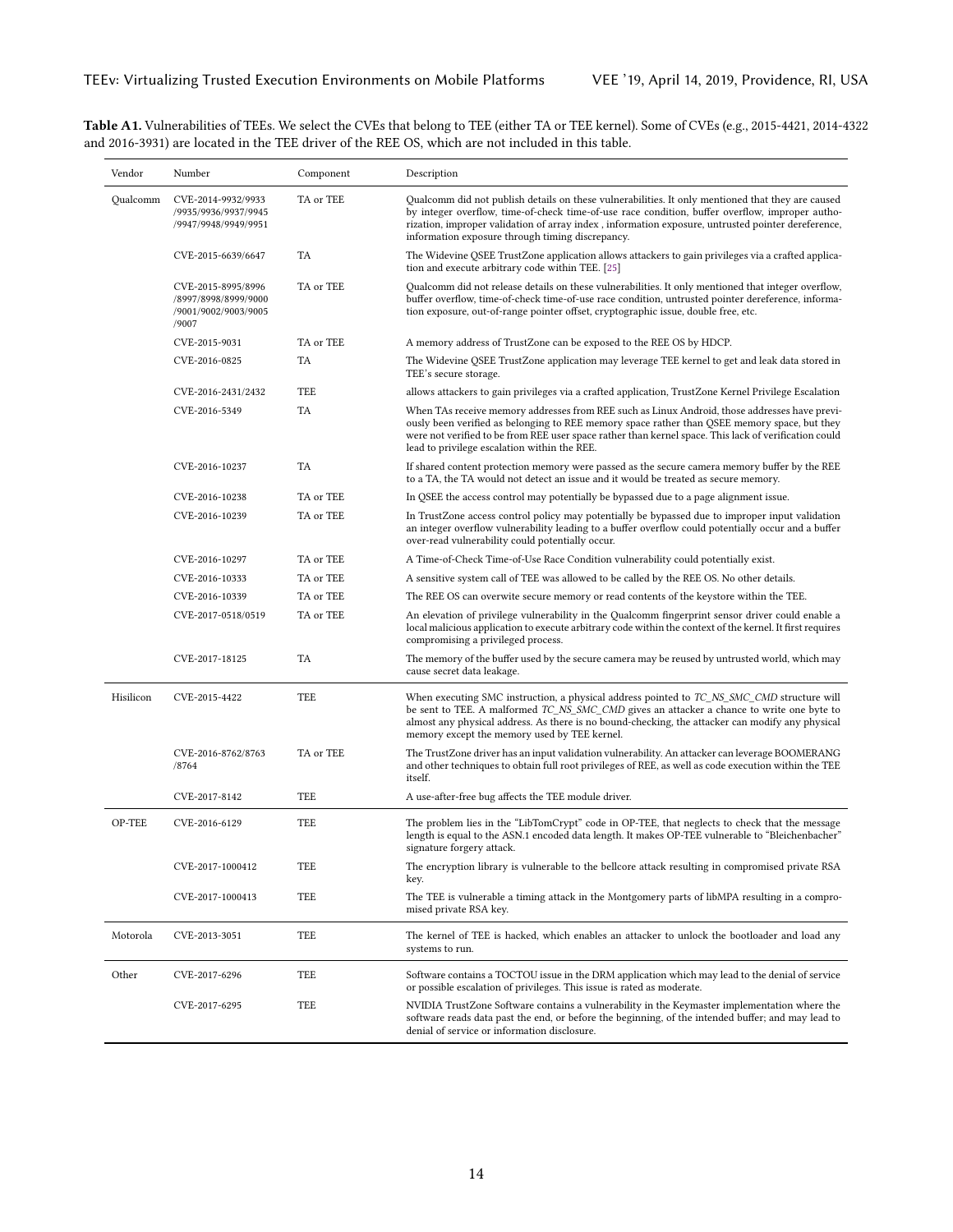## References

- <span id="page-13-14"></span>[1] 2017. Google Project Zero. [https://googleprojectzero.blogspot.com/](https://googleprojectzero.blogspot.com/2017/07/trust-issues-exploiting-trustzone-tees.html) [2017/07/trust-issues-exploiting-trustzone-tees.html](https://googleprojectzero.blogspot.com/2017/07/trust-issues-exploiting-trustzone-tees.html).
- <span id="page-13-13"></span>[2] 2017. Introducing 2017s extensions to the Arm Architecture. [https://community.arm.com/processors/b/blog/posts/](https://community.arm.com/processors/b/blog/posts/introducing-2017s-extensions-to-the-arm-architecture) [introducing-2017s-extensions-to-the-arm-architecture](https://community.arm.com/processors/b/blog/posts/introducing-2017s-extensions-to-the-arm-architecture).
- <span id="page-13-16"></span>[3] 2018. Alipay Member Protection. [https://intl.alipay.com/ihome/user/](https://intl.alipay.com/ihome/user/protect/memberProtect.htm) [protect/memberProtect.htm](https://intl.alipay.com/ihome/user/protect/memberProtect.htm).
- <span id="page-13-29"></span>[4] 2018. Android Fingerprint HAL. [https://source.android.com/security/](https://source.android.com/security/authentication/fingerprint-hal) [authentication/fingerprint-hal](https://source.android.com/security/authentication/fingerprint-hal).
- <span id="page-13-28"></span>[5] 2018. Android Gatekeeper. [https://source.android.com/security/](https://source.android.com/security/keystore) [keystore](https://source.android.com/security/keystore).
- <span id="page-13-27"></span>[6] 2018. Android Hardware-backed Keystore. [https://source.android.](https://source.android.com/security/keystore) [com/security/keystore](https://source.android.com/security/keystore).
- <span id="page-13-26"></span>[7] 2018. Antutu-benchmark. [https://play.google.com/store/apps/details?](https://play.google.com/store/apps/details?id=com.google.android.stardroid&hl=en) [id=com.google.android.stardroid&hl=en](https://play.google.com/store/apps/details?id=com.google.android.stardroid&hl=en).
- <span id="page-13-21"></span>[8] 2018. ARM Cortex-A57 MPCore Processor Technical Reference Manual. [http://infocenter.arm.com/help/index.jsp?topic=/com.arm.doc.](http://infocenter.arm.com/help/index.jsp?topic=/com.arm.doc.ddi0488c/CHDDDHFD.html) [ddi0488c/CHDDDHFD.html](http://infocenter.arm.com/help/index.jsp?topic=/com.arm.doc.ddi0488c/CHDDDHFD.html).
- <span id="page-13-22"></span>[9] 2018. ARM Cortex-A72 MPCore Processor Technical Reference Manual. [http://infocenter.arm.com/help/index.jsp?topic=/com.arm.doc.](http://infocenter.arm.com/help/index.jsp?topic=/com.arm.doc.100095_0001_02_en/way1381846769141.html) [100095\\_0001\\_02\\_en/way1381846769141.html](http://infocenter.arm.com/help/index.jsp?topic=/com.arm.doc.100095_0001_02_en/way1381846769141.html).
- <span id="page-13-10"></span>[10] 2018. GlobalPlatform. <https://www.globalplatform.org/>.
- <span id="page-13-6"></span>[11] 2018. Google Trusty. <https://source.android.com/security/trusty/>.
- <span id="page-13-7"></span>[12] 2018. OP-TEE. <https://github.com/OP-TEE/>.
- <span id="page-13-41"></span>[13] 2018. open virtualization. <http://www.openvirtualization.org>.
- <span id="page-13-9"></span>[14] 2018. Prove & Run. <http://www.provenrun.com/>.
- <span id="page-13-1"></span>[15] 2018. Qualcomm Security. [https://www.qualcomm.com/products/](https://www.qualcomm.com/products/snapdragon/security) [snapdragon/security](https://www.qualcomm.com/products/snapdragon/security).<br>[16] 2018. Sierr
- <span id="page-13-8"></span>SierraTEE. [https://www.sierraware.com/](https://www.sierraware.com/open-source-ARM-TrustZone.html) [open-source-ARM-TrustZone.html](https://www.sierraware.com/open-source-ARM-TrustZone.html).
- <span id="page-13-20"></span>[17] 2018. TLB Lockdown Registers. [http://infocenter.arm.com/help/index.](http://infocenter.arm.com/help/index.jsp?topic=/com.arm.doc.ddi0344h/Cihjdehg.html) [jsp?topic=/com.arm.doc.ddi0344h/Cihjdehg.html](http://infocenter.arm.com/help/index.jsp?topic=/com.arm.doc.ddi0344h/Cihjdehg.html).
- <span id="page-13-4"></span>[18] 2018. TrustKernel T6. <https://trustkernel.com>.
- <span id="page-13-5"></span>[19] 2018. Trustonic Inc. <https://www.trustonic.com/>.
- <span id="page-13-42"></span>[20] 2018. Xen ARM with Virtualization Extensions. <http://xenproject.org>.
- <span id="page-13-12"></span>[21] Tiago Alves and Don Felton. 2004. TrustZone: Integrated hardware and software security. ARM white paper 3, 4 (2004), 18–24.
- <span id="page-13-11"></span>[22] ARM. 2016. Connected devices need e-commerce standard security say cyber security experts. <https://goo.gl/1ePiQC>.
- <span id="page-13-17"></span>[23] Ahmed M Azab, Peng Ning, Jitesh Shah, Quan Chen, Rohan Bhutkar, Guruprasad Ganesh, Jia Ma, and Wenbo Shen. 2014. Hypervision Across Worlds: Real-time Kernel Protection from the ARM TrustZone Secure World. In Proceedings of the 2014 ACM SIGSAC Conference on Computer and Communications Security. ACM, 90–102.
- <span id="page-13-23"></span>[24] Ahmed M Azab, Kirk Swidowski, Jia Ma Bhutkar, Wenbo Shen, Ruowen Wang, and Peng Ning. 2016. Skee: A lightweight secure kernel-level execution environment for arm. In Network & Distributed System Security Symposium (NDSS).
- <span id="page-13-46"></span>[25] Please! Bits. 2016. QSEE privilege escalation vulnerability and exploit (CVE-2015-6639). [http://bits-please.blogspot.hk/2016/05/](http://bits-please.blogspot.hk/2016/05/qsee-privilege-escalation-vulnerability.html) [qsee-privilege-escalation-vulnerability.html](http://bits-please.blogspot.hk/2016/05/qsee-privilege-escalation-vulnerability.html).
- <span id="page-13-35"></span>[26] Haibo Chen, Fengzhe Zhang, Cheng Chen, Ziye Yang, Rong Chen, Binyu Zang, Pen-chung Yew, and Wenbo Mao. 2007. Tamper-Resistant Execution in an Untrusted Operating System Using A Virtual Machine Monitor. Parallel Processing Institute Technical Report FDUPPITR-2007- 08001 (2007).
- <span id="page-13-36"></span>[27] X. Chen, T. Garfinkel, E.C. Lewis, P. Subrahmanyam, C.A. Waldspurger, D. Boneh, J. Dwoskin, and D.R.K. Ports. 2008. Overshadow: a virtualization-based approach to retrofitting protection in commodity operating systems. In Proc. ASPLOS. ACM, 2–13.
- <span id="page-13-44"></span>[28] Yaohui Chen, Sebassujeen Reymondjohnson, Zhichuang Sun, and Long Lu. 2016. Shreds: Fine-grained execution units with private memory. In Security and Privacy (SP), 2016 IEEE Symposium on. IEEE, 56–71.
- <span id="page-13-34"></span>[29] Yeongpil Cho, Donghyun Kown, Hayoon Yi, and Yunheung Paek. 2017. Dynamic Virtual Address Range Adjustment for Intra-Level Privilege Separation on ARM. In NDSS.
- <span id="page-13-31"></span>[30] Jason Nieh Christoffer Dall. 2014. KVM/ARM:The Design and Implementation of Linux ARM Hypervisor. In ASPLOS.
- <span id="page-13-45"></span>[31] John Criswell, Nathan Dautenhahn, and Vikram Adve. 2014. Virtual Ghost: Protecting applications from hostile operating systems. ACM SIGARCH Computer Architecture News 42, 1 (2014), 81–96.
- <span id="page-13-18"></span>[32] John Criswell, Nicolas Geoffray, and Vikram S Adve. 2009. Memory Safety for Low-Level Software/Hardware Interactions.. In USENIX Security Symposium. 83–100.
- <span id="page-13-32"></span>[33] Christoffer Dall, Shih-Wei Li, Jin Tack Lim, Jason Nieh, and Georgios Koloventzos. 2016. ARM virtualization: performance and architectural implications. In Proceedings of the 43rd International Symposium on Computer Architecture. IEEE Press, 304–316.
- <span id="page-13-19"></span>[34] Nathan Dautenhahn, Theodoros Kasampalis, Will Dietz, John Criswell, and Vikram Adve. 2015. Nested kernel: An operating system architecture for intra-kernel privilege separation. In Proceedings of the Twentieth International Conference on Architectural Support for Programming Languages and Operating Systems. ACM, 191–206.
- <span id="page-13-33"></span>[35] Zhichao Hua, Jinyu Gu, Yubin Xia, Haibo Chen, Binyu Zang, and Haibing Guan. 2017. vTZ: Virtualizing ARM TrustZone. In USENIX Security.
- <span id="page-13-30"></span>[36] Joo-Young Hwang, Sang-Bum Suh, Sung-Kwan Heo, Chan-Ju Park, Jae-Min Ryu, Seong-Yeol Park, and Chul-Ryun Kim. 2008. Xen on ARM: System virtualization using Xen hypervisor for ARM-based secure mobile phones. In Consumer Communications and Networking Conference, 2008. CCNC 2008. 5th IEEE. IEEE, 257–261.
- <span id="page-13-3"></span>[37] Apple Inc. 2016. iOS Security Guide. [https://www.apple.com/business/](https://www.apple.com/business/docs/iOS_Security_Guide.pdf) [docs/iOS\\_Security\\_Guide.pdf](https://www.apple.com/business/docs/iOS_Security_Guide.pdf).
- <span id="page-13-2"></span>[38] Huawei Inc. 2016. Built-in TEE chip for enhanced security for your private data. http://phoneproscons.com/716/huawei-honormagic/352/built-in-tee-chip-for-enhanced-security-for-your-privatedata/.
- <span id="page-13-0"></span>[39] Samsung Inc. 2018. Samsung KNOX. [https://www.samsungknox.com/](https://www.samsungknox.com/en/knox-platform/knox-security) [en/knox-platform/knox-security](https://www.samsungknox.com/en/knox-platform/knox-security).
- <span id="page-13-43"></span>[40] J, S Hwang, S Suh, C Heo, J Park, S Ryu, C Park, and Kim. 2008. Xen on ARM: System virtualization using Xen hypervisor for ARM-based secure mobile phones. In IEEE CCNC.
- <span id="page-13-37"></span>[41] Youngjin Kwon, Alan M Dunn, Michael Z Lee, Owen S Hofmann, Yuanzhong Xu, and Emmett Witchel. 2016. Sego: Pervasive Trusted Metadata for Efficiently Verified Untrusted System Services. In Proceedings of the Twenty-First International Conference on Architectural Support for Programming Languages and Operating Systems. ACM, 277–290.
- <span id="page-13-38"></span>[42] Yanlin Li, Jonathan McCune, James Newsome, Adrian Perrig, Brandon Baker, and Will Drewry. 2014. MiniBox: A two-way sandbox for x86 native code. In 2014 USENIX Annual Technical Conference (USENIX ATC 14). 409–420.
- <span id="page-13-25"></span>[43] Moritz Lipp, Michael Schwarz, Daniel Gruss, Thomas Prescher, Werner Haas, Anders Fogh, Jann Horn, Stefan Mangard, Paul Kocher, Daniel Genkin, Yuval Yarom, and Mike Hamburg. 2018. Meltdown: Reading Kernel Memory from User Space. In 27th USENIX Security Symposium (USENIX Security 18).
- <span id="page-13-15"></span>[44] Aravind Machiry, Eric Gustafson, Chad Spensky, Chris Salls, Nick Stephens, Ruoyu Wang, Antonio Bianchi, Yung Ryn Choe, Christopher Kruegel, and Giovanni Vigna. 2017. BOOMERANG: Exploiting the Semantic Gap in Trusted Execution Environments. (2017).
- <span id="page-13-39"></span>[45] Nuno Santos, Rodrigo Rodrigues, Krishna P Gummadi, and Stefan Saroiu. 2012. Policy-sealed data: A new abstraction for building trusted cloud services. In Usenix Security.
- <span id="page-13-24"></span>[46] Mark Seaborn and Thomas Dullien. 2015. Exploiting the DRAM rowhammer bug to gain kernel privileges. Black Hat 15 (2015).
- <span id="page-13-40"></span>[47] A. Seshadri, M. Luk, N. Qu, and A. Perrig. 2007. SecVisor: A tiny hypervisor to provide lifetime kernel code integrity for commodity